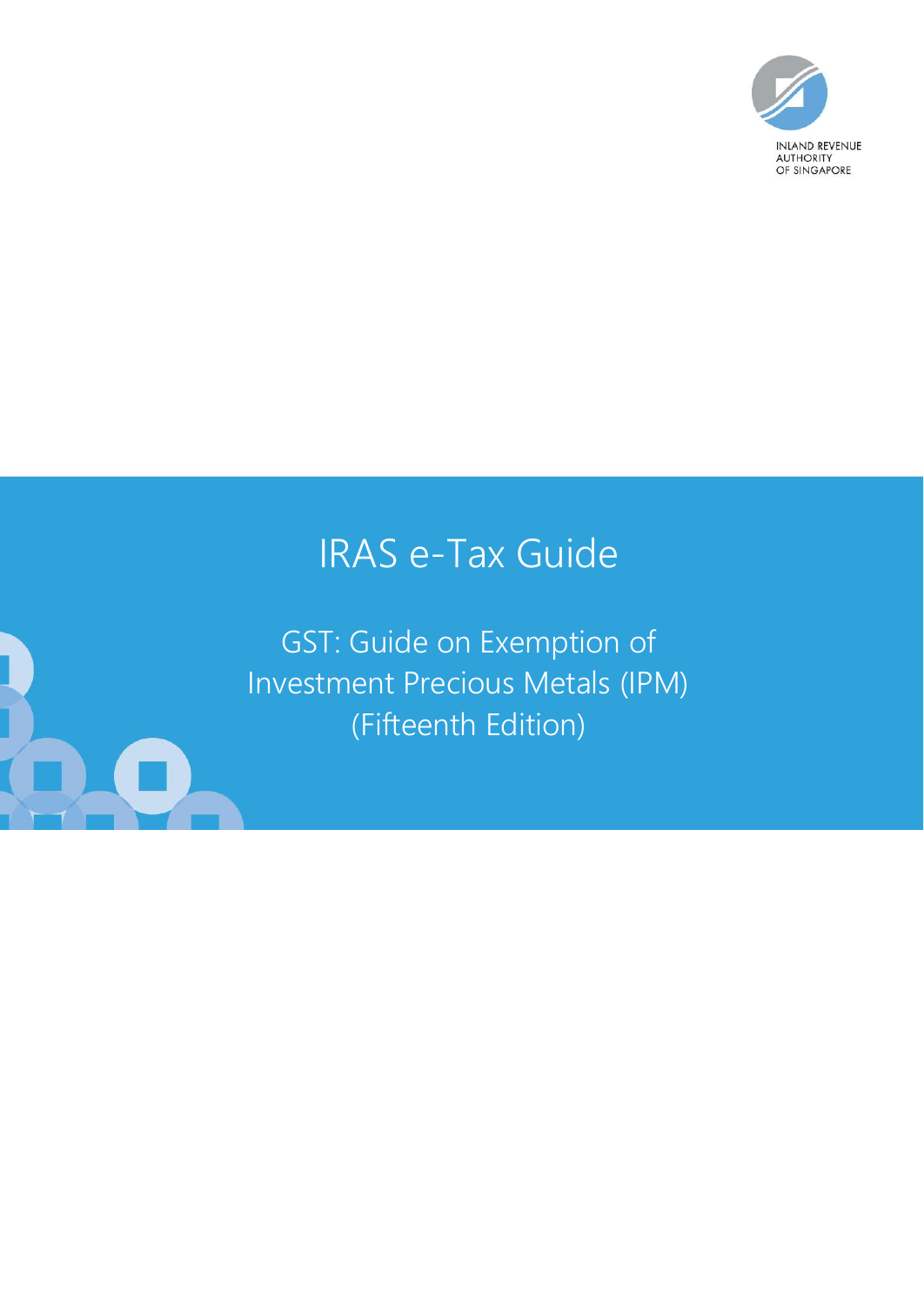Published by Inland Revenue Authority of Singapore

Published on 3 Aug 2021

First edition on 3 Sep 2012 Second edition on 1 Apr 2013 Third edition on 4 Nov 2013 Fourth edition on 1 Apr 2015 Fifth edition on 1 Sep 2016 Sixth edition on 3 Jul 2017 Seventh edition on 22 May 2018 Eighth edition on 18 Jan 2019 Ninth edition on 27 Mar 2019 Tenth edition on 30 Aug 2019 Eleventh edition on 24 Sep 2019 Twelfth edition on 8 Nov 2019 Thirteenth edition on 27 Apr 2020 Fourteenth edition on 15 Oct 2020

Disclaimers: IRAS shall not be responsible or held accountable in any way for any damage, loss or expense whatsoever, arising directly or indirectly from any inaccuracy or incompleteness in the Contents of this e-Tax Guide, or errors or omissions in the transmission of the Contents. IRAS shall not be responsible or held accountable in any way for any decision made or action taken by you or any third party in reliance upon the Contents in this e-Tax Guide. This information aims to provide a better general understanding of taxpayers' tax obligations and is not intended to comprehensively address all possible tax issues that may arise. While every effort has been made to ensure that this information is consistent with existing law and practice, should there be any changes, IRAS reserves the right to vary our position accordingly.

#### © Inland Revenue Authority of Singapore

All rights reserved. No part of this publication may be reproduced or transmitted in any form or by any means, including photocopying and recording without the written permission of the copyright holder, application for which should be addressed to the publisher. Such written permission must also be obtained before any part of this publication is stored in a retrieval system of any nature.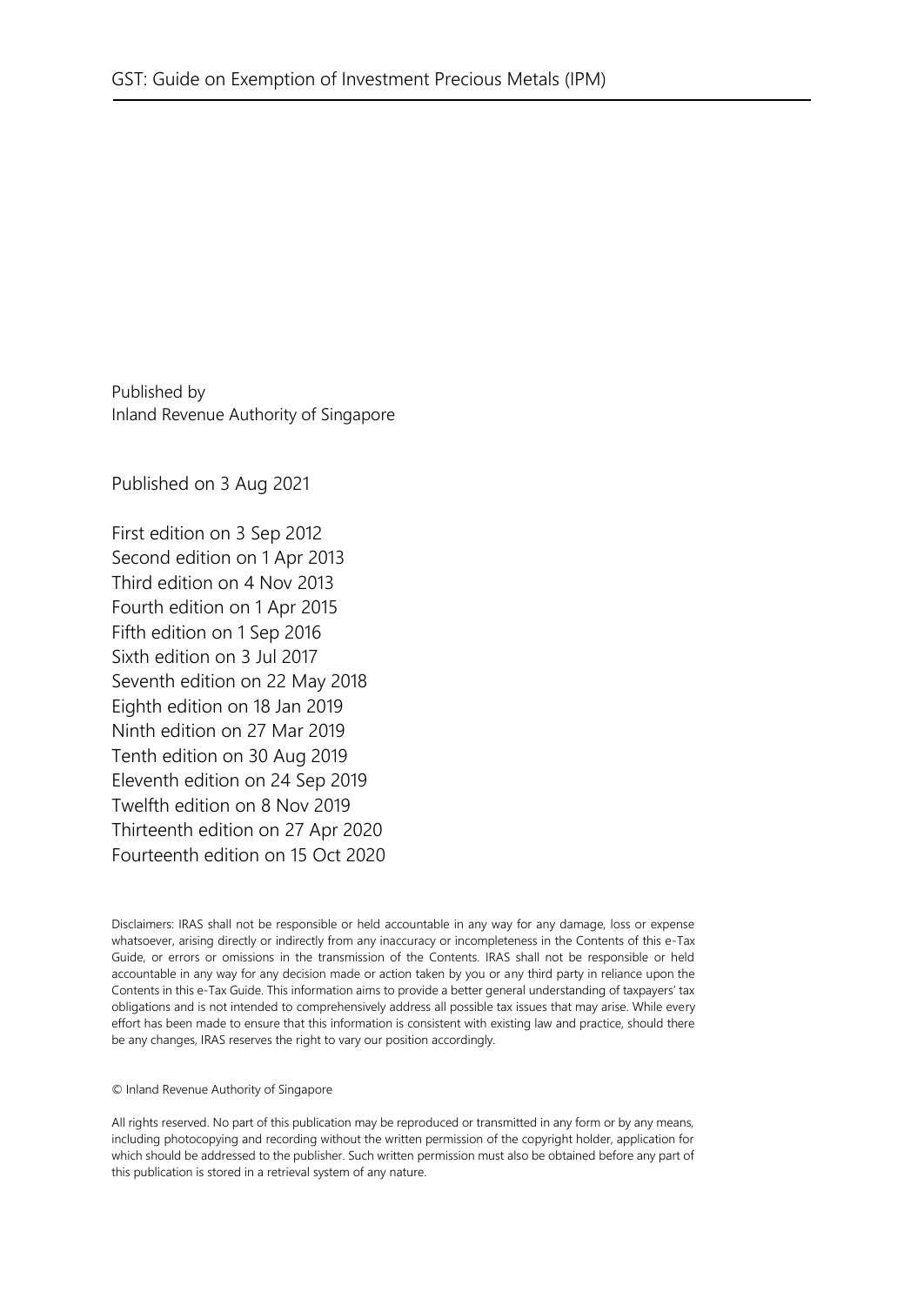## **TABLE OF CONTENTS**

| $\mathbf 1$    |                                                                                       |  |  |
|----------------|---------------------------------------------------------------------------------------|--|--|
| $\overline{2}$ |                                                                                       |  |  |
| 3              |                                                                                       |  |  |
| 4              |                                                                                       |  |  |
| 5              |                                                                                       |  |  |
| 6              |                                                                                       |  |  |
| $\overline{7}$ | Other scenarios of investment precious metals supplied or deemed supplied13           |  |  |
| 8              | GST reporting for the importation, purchase and supply of IPM  15                     |  |  |
| 9              |                                                                                       |  |  |
| 10             |                                                                                       |  |  |
|                | Appendix A – Sample invoice to customer for an exempt sale of IPM  18                 |  |  |
|                | Appendix B – Illustration on the attribution and apportionment of input tax claims 19 |  |  |
|                |                                                                                       |  |  |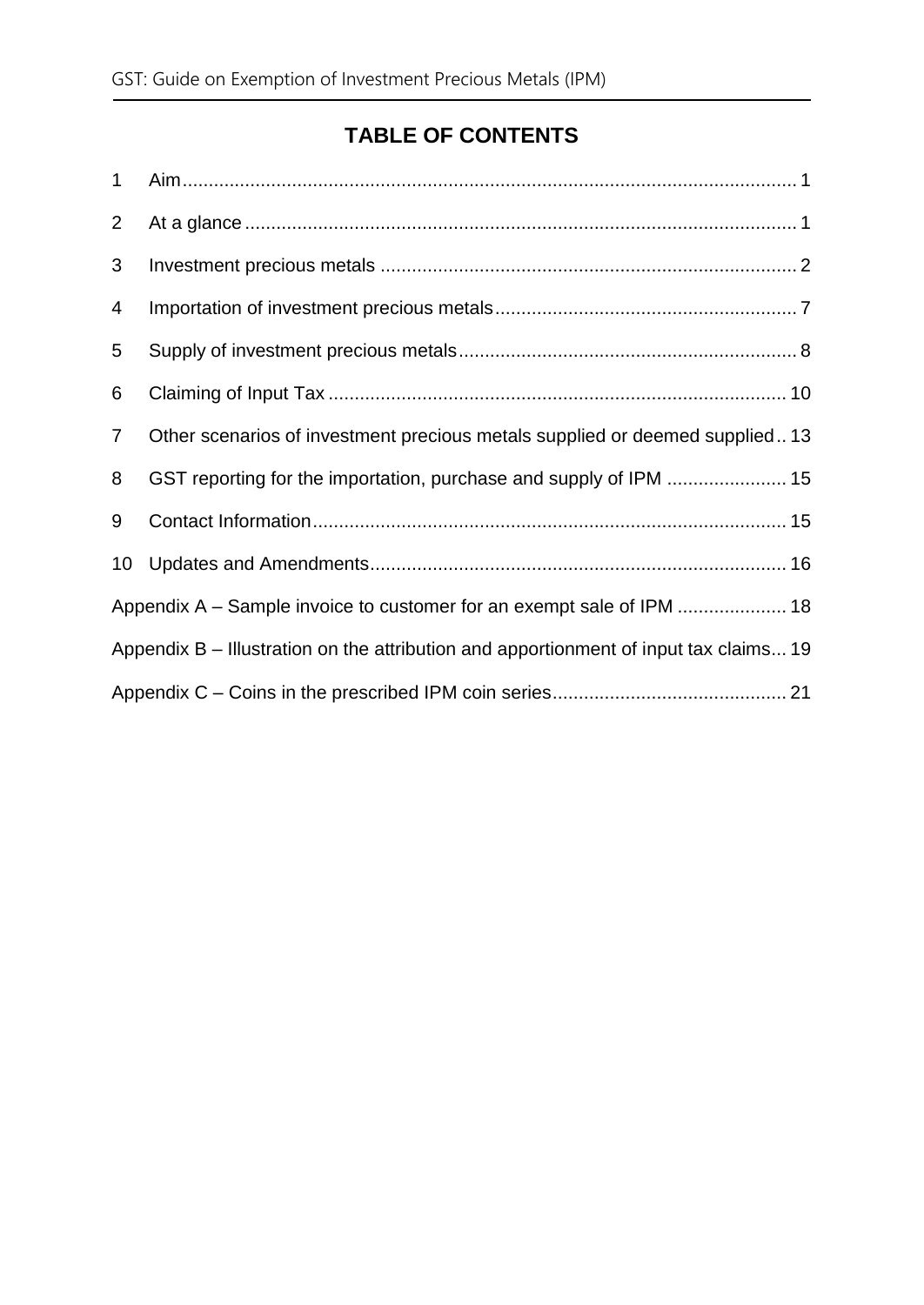#### <span id="page-3-0"></span>**1 Aim**

- 1.1 This e-Tax Guide provides details on the GST exemption of investment gold, silver and platinum. It is relevant to businesses that trade in physical gold, silver and platinum (hereinafter referred to as "**precious metals**").
- 1.2 This guide covers the following:
	- a) Definition of Investment precious metals (hereinafter referred to as **"IPM"**);
	- b) GST treatment for the importation and supply of IPM;
	- c) Claiming of input tax incurred for precious metals trading businesses; and
	- d) GST reporting for the importation, purchase and supply of IPM.

#### <span id="page-3-1"></span>**2 At a glance**

- 2.1 The importation and local supply of IPM are exempt from  $GST<sup>1</sup>$  while the supply of IPM exported from Singapore is zero-rated.
- 2.2 Only precious metals in the form of a bar, ingot, wafer and coin which meet certain criteria can qualify as IPM. To provide certainty, precious metal coins that qualify as IPM are prescribed in the GST Act.
- 2.3 Precious metals which do not meet the criteria cannot qualify as IPM (hereinafter referred to as "**non-IPM**") and the supply of non-IPM continues to be taxable. Examples of non-IPM are jewelry, scrap precious metals, numismatic coins and precious metals which are refined by refiners who are not on the 'Good Delivery' list of the London Bullion Market Association or the London Platinum and Palladium Market.
- 2.4 To provide clarity to your customers and to differentiate exempt supplies of IPM from taxable supplies of non-IPM, you are required to issue an invoice with specific information for an exempt supply of IPM.
- 2.5 You need to attribute and apportion your input tax incurred to make exempt supplies of IPM. Under the normal input tax claiming rules, the input tax directly attributable to an exempt sale of IPM is not claimable and only the portion of the residual input tax (e.g. office rental, utilities) that is attributable to the making of taxable supplies is claimable.

<sup>1</sup> The exemption of IPM was announced in 2012 Budget Statement and took effect from 1 Oct 2012. The change was made in recognition that IPM are essentially financial assets like other actively traded financial instruments such as stocks and bonds, the supplies of which are GST-exempt, as well as to facilitate the development of IPM refining and trading in Singapore.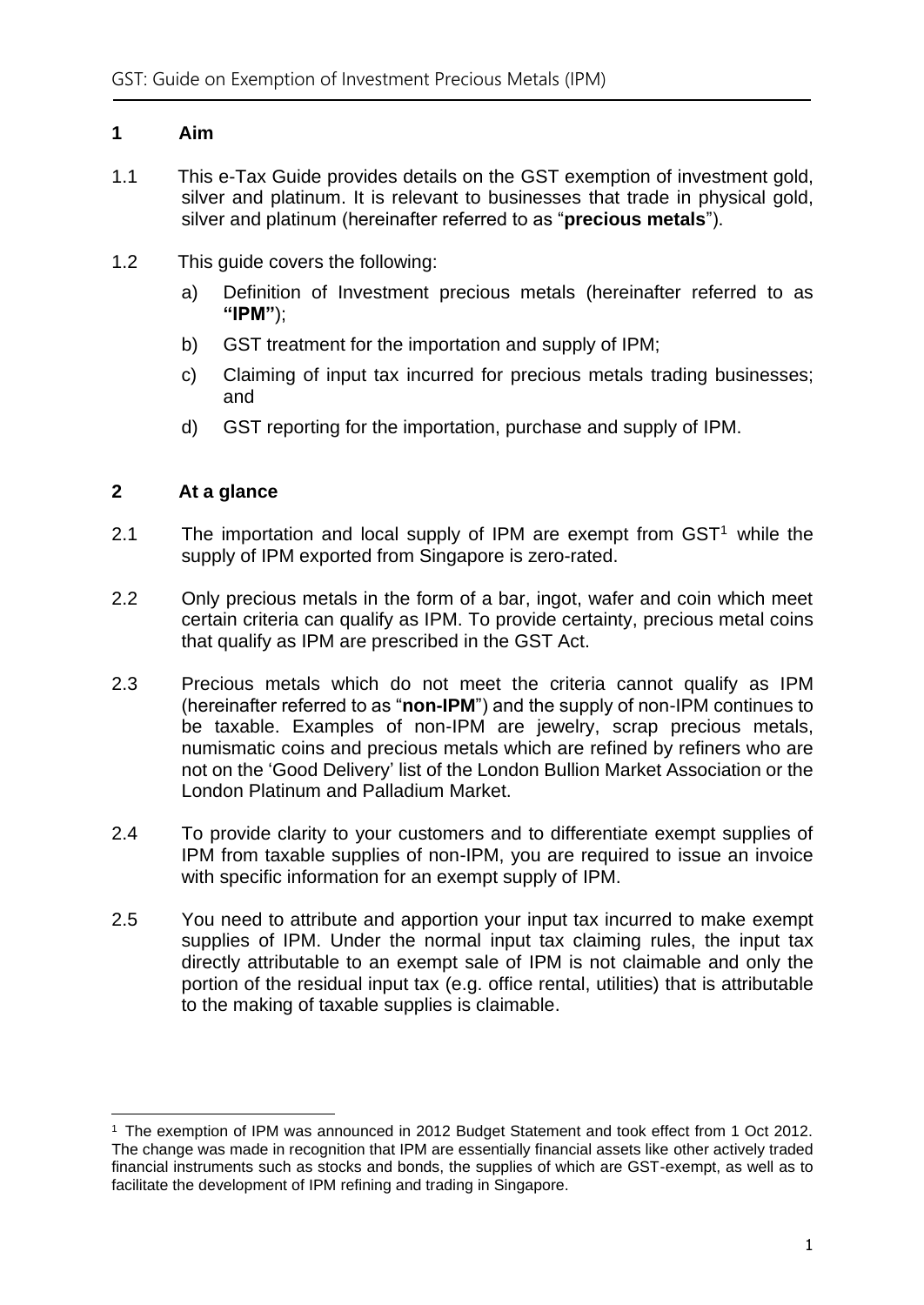#### Reverse charge

- 2.6 From 1 Jan 2020, if you are a GST-registered person<sup>2</sup> who procures services from overseas suppliers ("imported services"), you may be subject to reverse charge if you are not entitled to full input tax credit or if you belong to a GST group that is not entitled to full input tax credit. The application of reverse charge will mean that you have to account for GST on the imported services as if you are the supplier, except for certain services which are specifically excluded from the scope of the reverse charge. You will also be entitled to claim the corresponding GST as your input tax, subject to the normal input tax recovery rules.
- 2.7 For more details on the scope of reverse charge, please refer to the e-Tax guide "GST: Taxing imported services by way of reverse charge".

#### <span id="page-4-0"></span>**3 Investment precious metals**

3.1 Precious metals in the form of a bar, ingot, wafer or coin that meet certain criteria, can qualify as IPM. The importation and local supply of IPM are GSTexempt<sup>3</sup>.

#### Criteria for IPM bar, ingot and wafer

- 3.2 To qualify for GST exemption, the precious metal **must meet all** of the following criteria<sup>4</sup>:
	- (a) It is gold of at least 99.5% purity, silver of at least 99.9% purity or platinum of at least 99% purity.
	- (b) It is capable of being traded on the international bu**l**lion market.

A precious metal bar, ingot or wafer refined by a refiner with the following accreditation/ endorsement is regarded as meeting this criterion:

- (i) For gold and silver, a refiner in the current or former 'Good Delivery' list of the London Bullion Market Association (LBMA)<sup>5</sup>;
- (ii) For platinum, a refiner in the current or former 'Good Delivery' list of the London Platinum & Palladium Market (LPPM)<sup>6</sup>; or

<sup>&</sup>lt;sup>2</sup> Non-GST registered persons that procure services from overseas suppliers exceeding S\$1 million in a 12-month period and not entitled to full input tax when GST-registered, will become liable for GST registration and will be required to apply reverse charge and account for GST on their imported services. <sup>3</sup> Paragraph 1A of Part I of the Fourth Schedule to the GST Act.

<sup>4</sup> Paragraph 1(a), 1(b), 1(c) and paragraph 1A of Part II and paragraph 2 of Part III of the Fourth Schedule to the GST Act.

<sup>5</sup> Please refer to LBMA's website for its 'Good Delivery' list of gold and silver refiners at [https://www.lbma.org.uk/good-delivery/gold-current-list#-.](https://www.lbma.org.uk/good-delivery/gold-current-list#-)

<sup>6</sup> Please refer to LPPM's website for its 'Good Delivery' list of platinum refiners. The list can be found at [https://www.lppm.com/platinum-list/.](https://www.lppm.com/platinum-list/)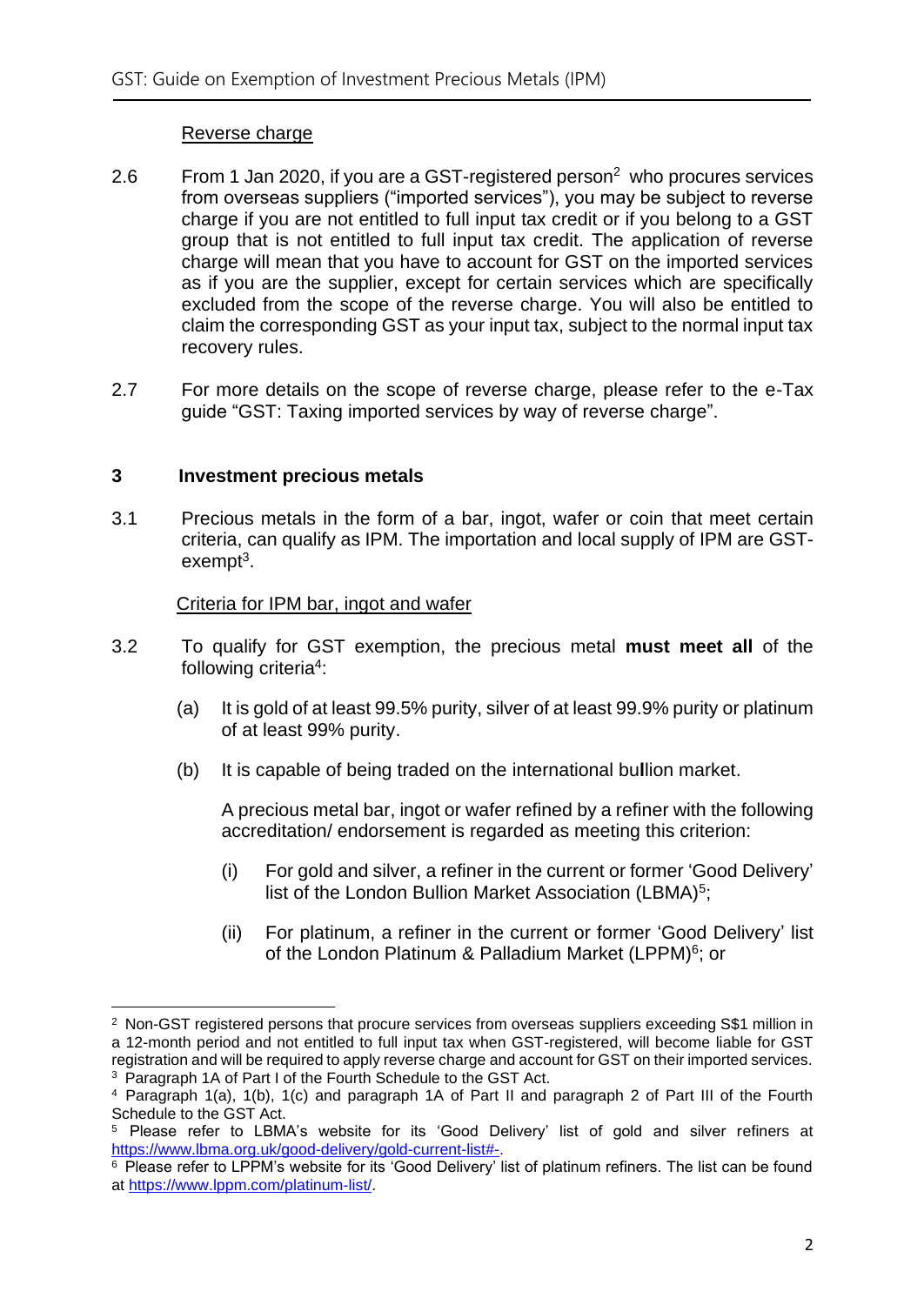(iii) A refiner which intends to be in the 'Good Delivery' list of the LBMA (for gold and silver) or LPPM (for platinum) and is endorsed by the Enterprise Singapore. A refiner which intends to or has set up its refining business in Singapore may contact Enterprise Singapore regarding the endorsement on 68981800 or enquiry@enterprisesg.gov.sg. The names of Refiners with Enterprise Singapore's endorsement will be published on IRAS' website<sup>7</sup>.

Precious metals produced by refiners with LBMA or LPPM accreditation are widely recognised by the industry as having the requisite quality to be traded on international bullion markets. They are also readily accepted for delivery on many international commodities exchanges. Hence, the two accreditations form the basis for the criterion of "capable of being traded on the international bullion market".

(c) It bears a mark or characteristic that is internationally accepted as guaranteeing its quality.

An example of such a mark is the hallmark of a refiner in the 'Good Delivery' list of the LBMA/ LPPM stamped on the bar, ingot or wafer. In addition to the hallmark of the refiner, some bars may also bear the name of specific banks (e.g. Credit Suisse, UBS, Commerzbank, Scotiabank). These bars are commonly known as bank-branded bars and if produced by LBMA or LPPM accredited refiners would qualify for GST exemption.

(d) It is not a decorative bar, ingot or wafer or a collector's bar, ingot or wafer.

This criterion replaces the previous criterion that the precious metal should be traded at a price based on the spot price of its precious metal content ("spot price criterion") $8$ . The spot price criterion was intended to ensure that only bars, ingots and wafers traded largely for their precious metal content enjoy GST exemption. Bars, ingots and wafers which are traded based on their rarity or numismatic characteristics are not exempt. However, as most bars, ingots and wafers are sold at a premium (i.e. above the spot price), it is difficult to apply the spot price criterion to determine whether the precious metals are being traded for their metal content or because of their rarity, aesthetic features or numismatic value. Hence, the revised criterion gives clarity by stating upfront that decorative and collector's bars, ingots or wafers are excluded from GST exemption. Decorative and collector's bars, ingots or wafers are traded at a premium reflective of their rarity, aesthetic or numismatic value in addition to their metal content.

Such bars, ingots or wafers are also not in the form ordinarily accepted by the international bullion markets for trading (i.e. they would not satisfy

<sup>&</sup>lt;sup>7</sup> Please refer to [https://www.iras.gov.sg](https://www.iras.gov.sg/) > GST > GST-registered businesses > Working out your taxes

<sup>&</sup>gt; When is GST not charged > Supplies Exempt from GST.

<sup>8</sup> Amended with effect from 1 Sep 2016.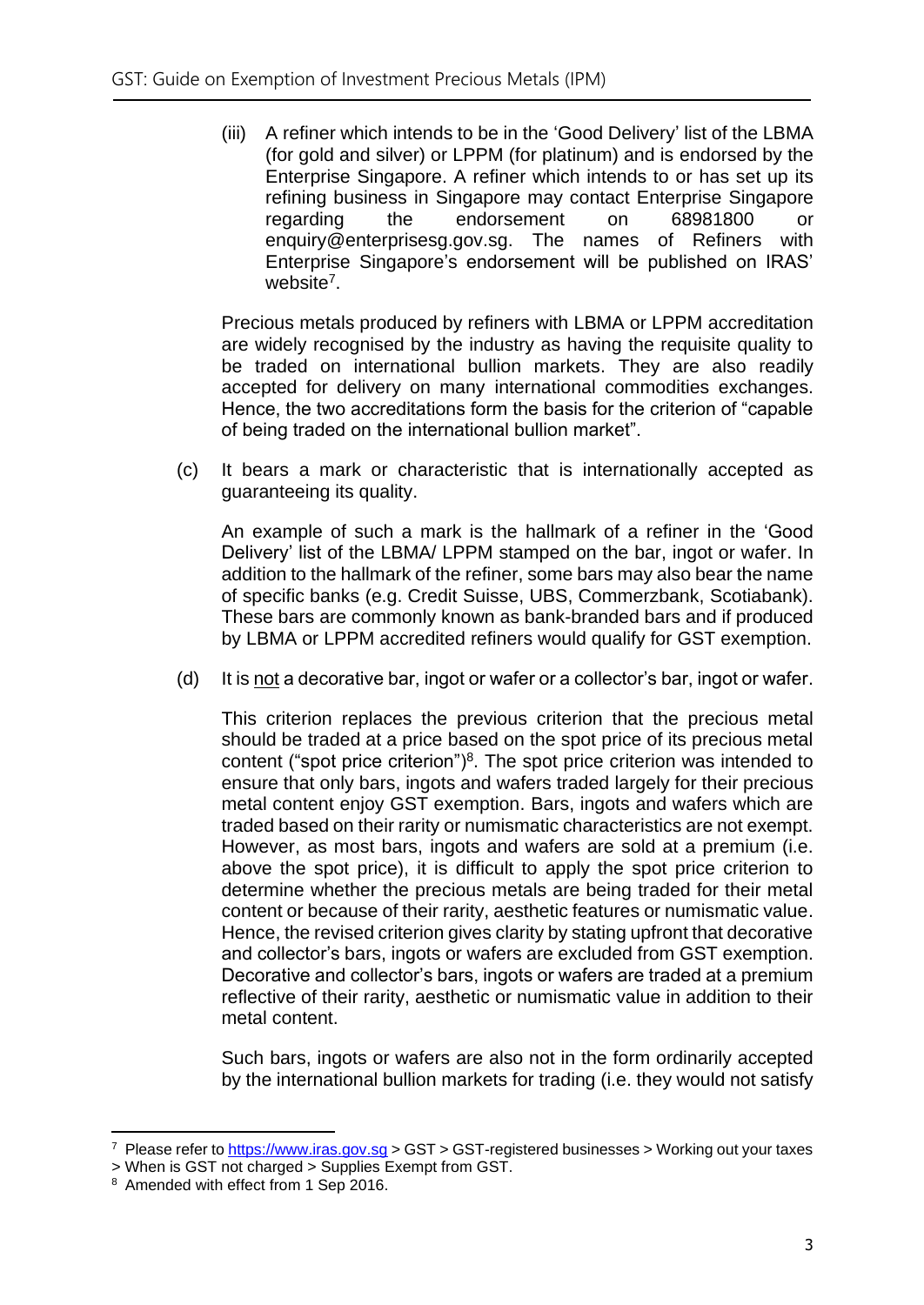criterion (d)). Some examples of non-qualifying bars, ingots or wafers are<sup>9</sup>:

- Bars, ingots or wafers with a hanger or hole (for wearing as a pendant)
- Odd-shaped bars, ingots or wafers (e.g. boat shape, animal shape, heart-shaped)<sup>10</sup>

#### How to determine if a precious metal bar, ingot or wafer qualifies as IPM

- 3.3 You can assess whether a precious metal bar, ingot or wafer meets criteria (a) and (b) in paragraph 3.2 by examining the physical precious metal. Typically, the following details will be reflected on the surface of the precious metal:
	- (a) the name of the refiner and/or the refiner's hallmark;
	- (b) the purity of the precious metal; and
	- (c) the type of precious metal (e.g. gold, silver or platinum).
- 3.4 Hence, before treating a supply of precious metal as an exempt supply of IPM, you must ensure that:
	- (a) the name of the refiner or the refiner's hallmark reflected on the precious metal belongs to a refiner in the current or former 'Good Delivery' list of the LBMA/ LPPM or a refiner which has been endorsed by Enterprise Singapore; **and**
	- (b) the purity reflected on the precious metal meets the minimum required purity content.
- 3.5 Precious metals which are produced by LBMA/ LPPM accredited refiners or refiners endorsed by Enterprise Singapore with additional aesthetic features as described in paragraph 3.2(d) above do not qualify as IPM. This is because the price at which these precious metals are traded are influenced by other attributes such as their design, rarity or finishing, other than the precious metal content. Hence, these precious metals will not be regarded as having all the investment characteristics as stated in paragraph 3.2; accordingly, the importation and supply of such non-IPM will continue to be taxable.
- 3.6 The PAMP Suisse Fortuna Bar, the PAMP Suisse Lunar Series Bar (bar featuring the design of an animal from the Chinese Zodiac) and the Argor-Heraeus Gold KineBar qualify as IPM as they are accepted by international bullion markets for trading and their trading prices are based on their precious metal contents and not influenced by their designs.

<sup>9</sup> These are examples of bars, ingots or wafers that do not qualify as IPM since inception i.e. 1 Oct 2012.

<sup>&</sup>lt;sup>10</sup> In contrast, standard investment bullion bars, ingots or wafers normally come in rectangular, trapezoidal, square and round shapes.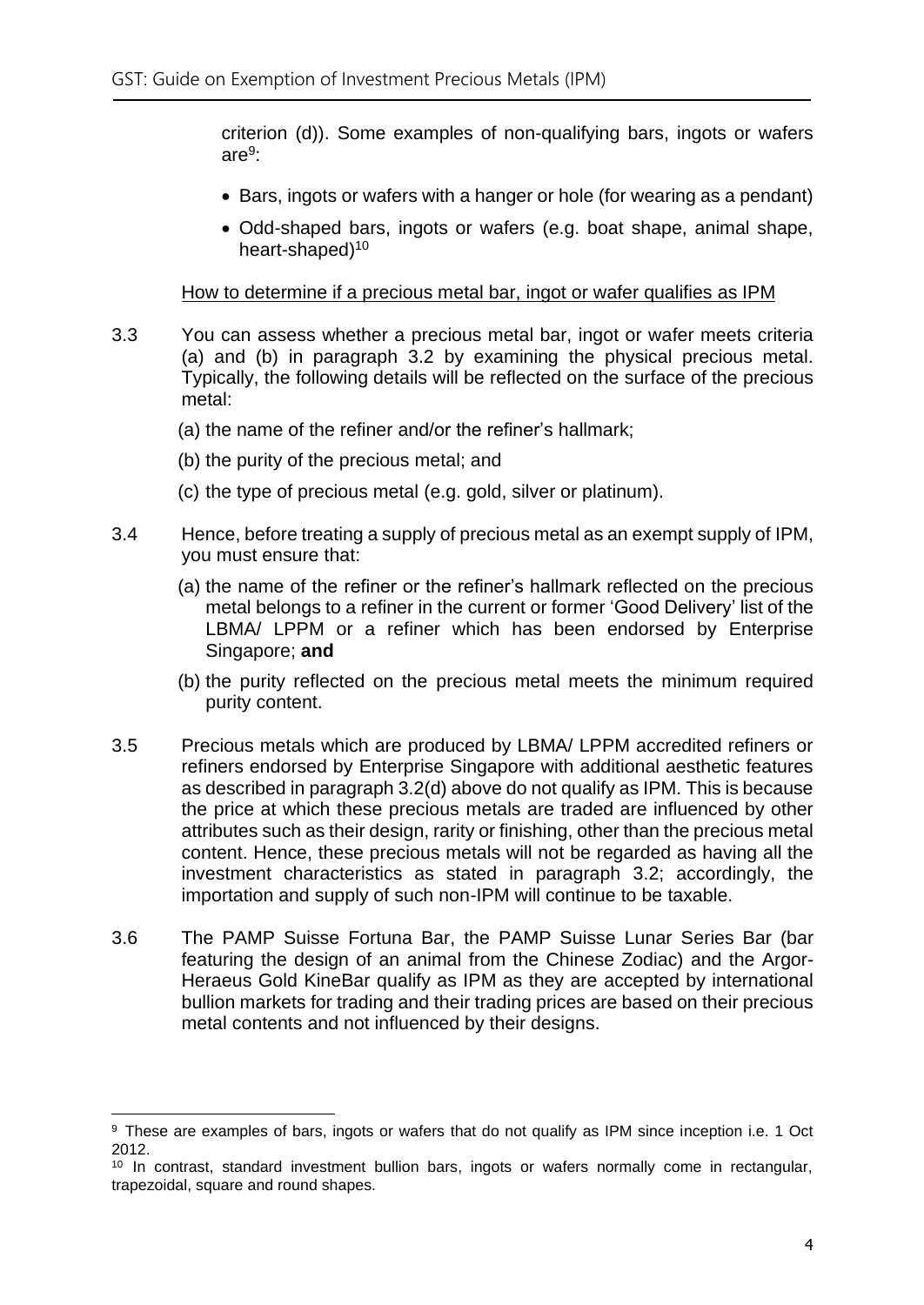#### Criteria for IPM coin

- 3.7 IPM coin is exempt based on criteria similar to those for IPM bar, ingot and wafer. Coins that qualify for GST exemption must be gold of at least 99.5% purity, silver of at least 99.9% purity or platinum of at least 99% purity; and is or was a legal tender in its country of origin.
- <span id="page-7-0"></span>3.8 To provide certainty to businesses, coins (excluding the proof, numismatic or collector's version) that qualify as IPM are prescribed under the Fourth Schedule to the GST  $Act^{11}$ . They are<sup>12</sup>:
	- (a) List of qualifying **gold** coins
		- (i) America Buffalo
		- (ii) Australia Kangaroo Nugget
		- (iii) Australia Lunar
		- $(iv)$  Austria Philharmonic<sup>13</sup>
		- (v) Canada Maple Leaf
		- (vi) China Panda
		- (vii) Malaysia Kijang Emas
		- (viii) Mexico Libertad
		- $(ix)$  Singapore Lion<sup>14</sup>
		- (x) United Kingdom Britannia<sup>15</sup>
		- (xi) Canada Call of the Wild series
		- (xii) United Kingdom Lunar *(wef 1 Sep 2016)*
		- (xiii) United Kingdom The Queen's Beasts series *(wef 1Sep 2016)*
		- (xiv) Australia RAM Kangaroo *(wef 23 May 2018)*
		- (xv) Australia Dragon Rectangular *(wef 1 Sep 2019)*
		- (xvi) United Kingdom Royal Arms *(wef 1 Sep 2019)*
	- (b) List of qualifying **silver** coins
		- (i) America Eagle

<sup>11</sup> Paragraph 1(d), 1(e), 1(f) and paragraph 2 of Part II of the Fourth Schedule to the GST Act.

<sup>&</sup>lt;sup>12</sup> Refer to Appendix C for the list of coins released under the prescribed IPM coin series.

<sup>&</sup>lt;sup>13</sup> Renamed from "Austria Philharmoniker" to "Austria Philharmonic" with effect from 1 Sep 2016.

<sup>&</sup>lt;sup>14</sup> Singapore Lion coins are minted by The Singapore Mint.

<sup>&</sup>lt;sup>15</sup> United Kingdom Britannia gold coins minted from year 2013 onwards satisfy the minimum gold purity content of 99.5%. These coins are exempt from GST with effect from 1 Apr 2013 by way of remission under section 89(2) of the GST Act. On the presumption that the United Kingdom Britannia Oriental Border gold bullion coin comes under, and has the same coin specification as the United Kingdom Britannia range of gold coins, the United Kingdom Britannia Oriental Border gold bullion coin would similarly be exempt from GST.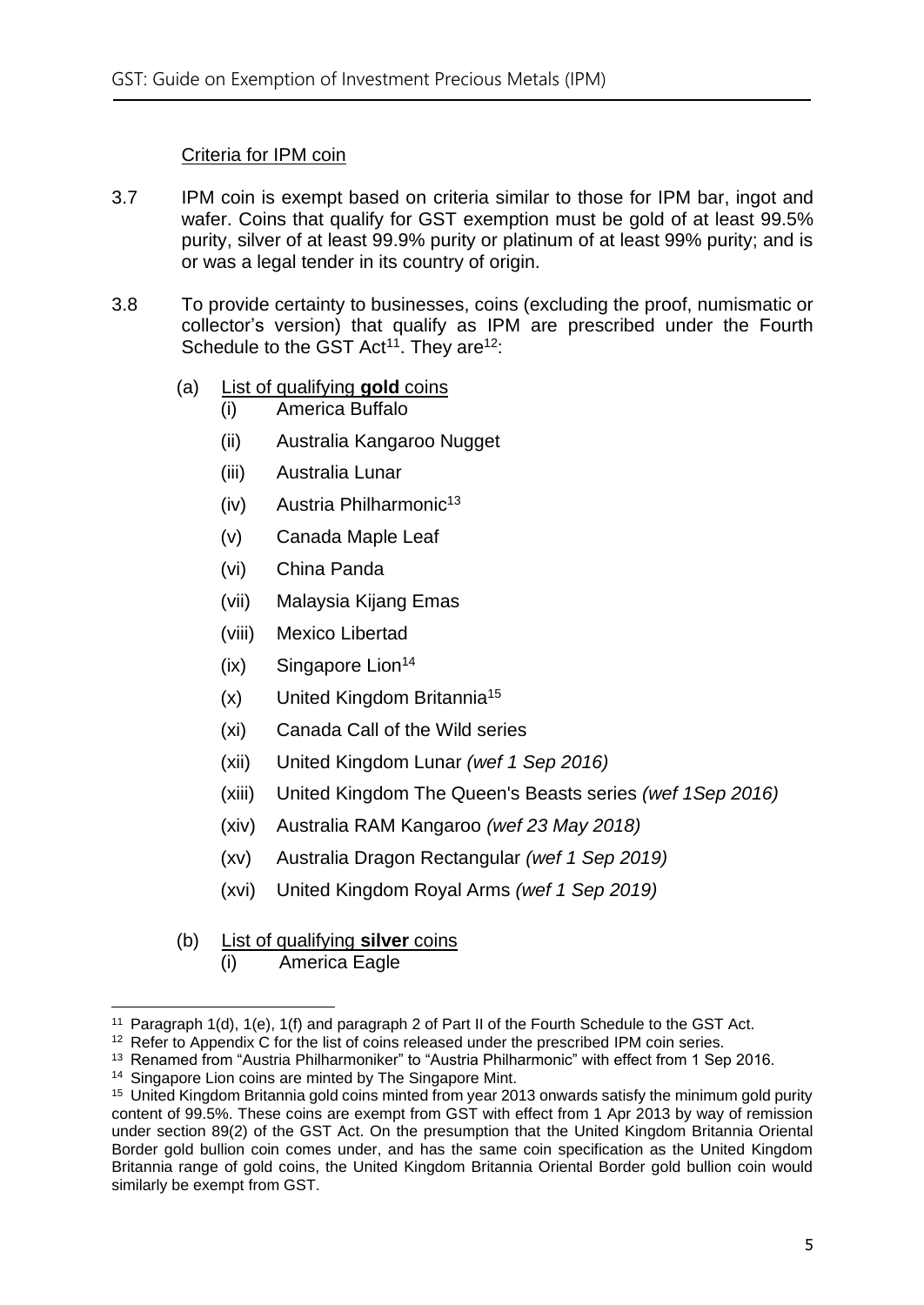- (ii) Australia Kookaburra
- (iii) Australia Koala
- (iv) Australia Lunar
- $(v)$  Austria Philharmonic<sup>[13](#page-7-0)</sup>
- (vi) Canada Maple Leaf
- (vii) China Panda
- (viii) Mexico Libertad
- (ix) United Kingdom Britannia<sup>16</sup>
- (x) Armenia Noah's Ark *(wef 1 Sep 2016)*
- (xi) Australia Kangaroo *(wef 1 Sep 2016)*
- (xii) Australia Saltwater Crocodile *(wef 1 Sep 2016)*
- (xiii) Canada Birds of Prey series *(wef 1 Sep 2016)*
- (xiv) Canada Wildlife series *(wef 1 Sep 2016)*
- (xv) United Kingdom Lunar *(wef 1 Sep 2016)*
- (xvi) United Kingdom The Queen's Beasts series *(wef 1 Sep 2016)*
- (xvii) Australia Funnel-Web Spider *(wef 23 May 2018)*
- (xviii) Canada Superman™ S-Shield *(wef 23 May 2018)*
- (xix) Canada Tree of Life *(wef 23 May 2018)*
- (xx) South Africa Krugerrand *(wef 17 Jan 2019)*
- (xxi) Australia Dragon Rectangular *(wef 1 Sep 2019)*
- (xxii) United Kingdom Royal Arms *(wef 1 Sep 2019)*
- (xxiii) Canada Creatures of the North series *(wef 6 Aug 2021)*
- (xxiv) Canada Goose *(wef 6 Aug 2021)*

### (c) List of qualifying **platinum** coins

- (i) America Eagle
- (ii) Australia Koala
- (iii) Australia Platypus
- (iv) Canada Maple Leaf
- (v) Austria Philharmonic *(wef 1 Sep 2016)*

<sup>&</sup>lt;sup>16</sup> United Kingdom Britannia silver coins minted from year 2013 onwards satisfy the minimum silver purity content of 99.9%. These coins are exempt from GST with effect from 1 Apr 2013 by way of remission under section 89(2) of the GST Act. On the presumption that the United Kingdom Britannia Oriental Border silver bullion coin comes under, and has the same coin specification as the United Kingdom Britannia range of silver coins, the United Kingdom Britannia Oriental Border silver bullion coin is similarly exempt from GST.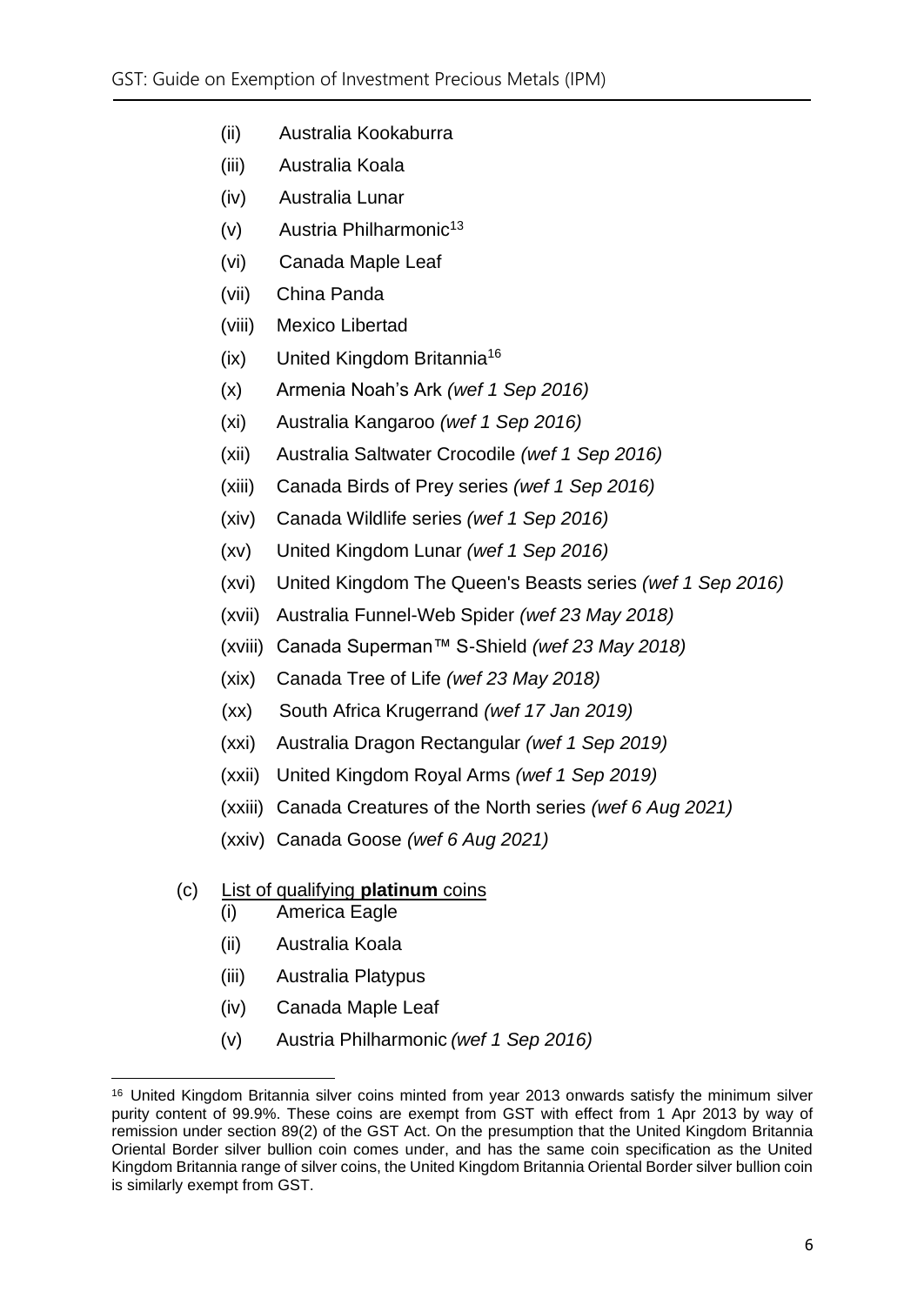- (xxv) United Kingdom Britannia *(wef 23 May 2018)*
- (xxvi) United Kingdom Lunar *(wef 23 May 2018)*
- (xxvii) United Kingdom The Queen's Beasts series *(wef 23 May 2018)*

(xxviii) Australia Kangaroo *(wef 1 Sep 2019)*

- (xxix) Australia Lunar *(wef 1 Sep 2019)*
- (vi) United Kingdom Royal Arms *(wef 6 Aug 2021)*
- (vii) South Africa Big Five series *(wef 6 Aug 2021)*
- 3.9 Proof, numismatic and collector's versions of coins in the prescribed list (e.g. Singapore Lion gold proof coins and Canada Call of the Wild gold proof coins) will not qualify as IPM and thus, are not exempt from GST. Proof, numismatic and collector's coins are traded at prices largely determined by their rarity, finishing and beauty instead of the precious metals they contain. The importation and supply of such non-IPM coins are taxable.

#### <span id="page-9-0"></span>**4 Importation of investment precious metals**

4.1 The importation of IPM into Singapore is exempt from payment of import GST (i.e. an 'exempt import') 17 .

Permit requirements for importation of IPM

4.2 Notwithstanding that the importation of IPM is exempt from payment of import GST, you are required to take up an Exemption permit via TradeNet® for the importation of IPM and take note of the following requirements:

| <b>Permits details</b>    | Information / requirements                                                                               |  |
|---------------------------|----------------------------------------------------------------------------------------------------------|--|
| Message Type              | In-Non-Payment (INP)                                                                                     |  |
| <b>Declaration Type</b>   | <b>GST Relief and/or Duty Exemption (GTR)</b>                                                            |  |
| Place of receipt code     | <b>IGPM</b>                                                                                              |  |
| <b>HS Code</b>            | To declare HS Code/s of the IPM.                                                                         |  |
| <b>CA/CS Product Code</b> | For IPM bar, ingot or wafer, to declare 'Bar', 'Ingot'<br>$\bullet$<br>or 'Wafer' respectively;          |  |
|                           | • For IPM coin, to declare 'Goldcoin', 'Silvercoin' or<br>'Platinumcoin' accordingly.                    |  |
| <b>Supplier Name</b>      | For IPM bar, ingot or wafer, to declare name of the<br>refiner who produced the IPM bar, ingot or wafer. |  |

<sup>17</sup> Section 8(4) and section 22(1A) of the GST Act.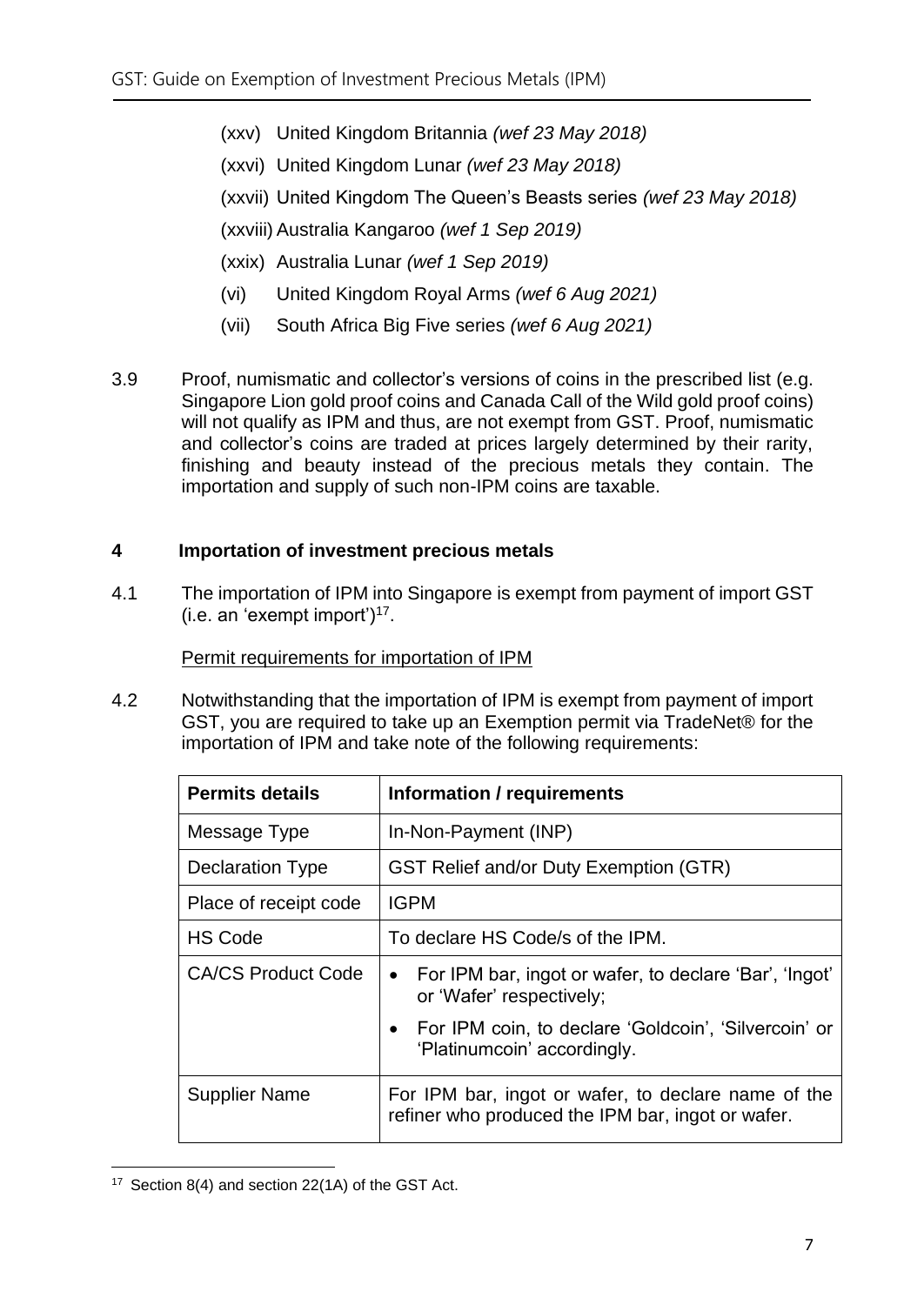| <b>Permits details</b> | Information / requirements                                                                                                                                                       |  |  |
|------------------------|----------------------------------------------------------------------------------------------------------------------------------------------------------------------------------|--|--|
| <b>Brand Name</b>      | For IPM coin, to declare name of the coin in<br>accordance with the list in paragraph 3.8, e.g. Canada<br>Maple Leaf.                                                            |  |  |
| CA/SC Code 1           | To declare purity content of the IPM. There is no need<br>to indicate the unit of measurement (i.e. %). For<br>example, a purity content of 99.8% should be declared<br>as 99.8. |  |  |

- 4.3 Failure to declare import permit for importation of IPM or wrong declaration of taxable imports as exempt imports is an offence and will attract penalties. For more information on exemption of GST on importation of IPM, please refer to Singapore Customs' website<sup>18</sup>.
- 4.4 Businesses under the Major Exporter Scheme (MES) should not declare ME permit for importation of IPM<sup>19</sup>. As highlighted in paragraph 4.2, an Exemption permit should be taken up for the import of IPM. Further, as MES is meant for the importation of goods which will be used for the making of taxable supplies, you should also not use MES to import materials which are for refining into IPM since such imports will be used to make exempt supplies of IPM locally or outside Singapore which would be exempt supplies if made in Singapore.

#### Erroneous payment of GST

4.5 A GST-registered business who has erroneously declared a payment permit and paid GST for an importation of IPM may write in to IRAS (the Comptroller of GST), with supporting documents to prove that the imports are in fact IPM, to seek a refund of the GST erroneously paid. Upon approval, the GSTregistered business can claim the refund in its next GST F5 return by reporting the amount as input tax in Box 7 "Input tax and refunds claimed".

#### <span id="page-10-0"></span>**5 Supply of investment precious metals**

- 5.1 A local sale of IPM (i.e. a supply of IPM where the IPM is delivered in Singapore) is an exempt supply.
- 5.2 An export sale of IPM (i.e. a supply of IPM that is exported from Singapore) is a zero-rated<sup>20</sup> supply. You are required to maintain the relevant export documents to support the export of IPM. Please refer to the e-Tax Guide "GST: Guide on Exports" for the list of documents to maintain.

<sup>18</sup> [https://www.customs.gov.sg/businesses/importing-goods/import-procedures/importing-investment](https://www.customs.gov.sg/businesses/importing-goods/import-procedures/importing-investment-precious-metals-ipms)[precious-metals-ipms](https://www.customs.gov.sg/businesses/importing-goods/import-procedures/importing-investment-precious-metals-ipms)

<sup>&</sup>lt;sup>19</sup> The same also applies to Approved Third Party Logistics Company Scheme, Approved Contract Manufacturer and Trader Scheme and Approved Import GST Suspension Scheme.

<sup>&</sup>lt;sup>20</sup> Section 21(2) of the GST Act provides for zero-rating (e.g. when goods are exported) to override exemption.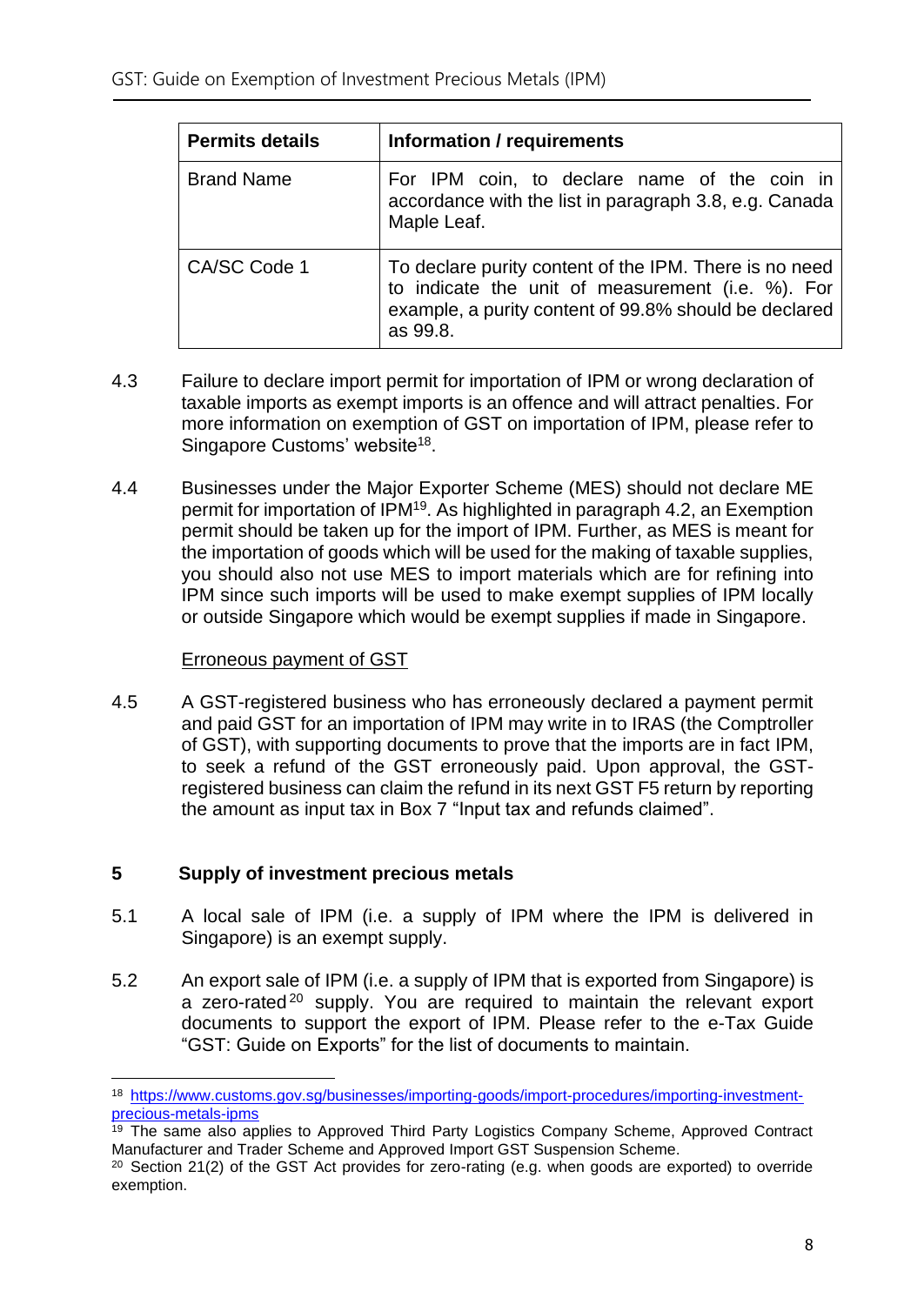5.3 A sale of IPM which is located outside Singapore continues to be an out-ofscope supply. You do not need to charge GST on the supply made.

#### Determining the time of supply of IPM made in Singapore

5.4 Generally, the time of supply of goods is the earlier of invoice issued or consideration received. Therefore, you are required to report in your GST return your supply of IPM made in Singapore at the earlier of when you issue an invoice or receive consideration in respect of the supply.

#### Invoicing requirements for an exempt supply of IPM

- 5.5 There is a wide range of precious metal products in the market and many cannot qualify as IPM even though the suppliers or customers may perceive them to be of "investment" in nature. To provide clarity to the customers and to differentiate exempt supplies of IPM from taxable supplies of non-IPM, you are required to issue an invoice which contains all the following information for an exempt supply of IPM<sup>21</sup>:
	- (i) An identifying number
	- (ii) Date of issue of the invoice
	- (iii) Name, address and registration number of the supplier
	- (iv) Name and address of the customer
	- (v) A description of the IPM supplied –

For *each* IPM bar, ingot or wafer

- Type of precious metal *(gold, silver or platinum)*
- Weight
- Purity
- Name of refiner (*e.g. Metalor Technologies SA)*
- Unique serial number (where applicable)
- Unit price

For *each* IPM coin

- Type of precious metal *(gold, silver or platinum)*
- Name of coin *(e.g. Canada Maple Leaf coin)*
- Weight
- Unit price
- (vi) Quantity of IPM supplied
- (vii) Total amount payable

<sup>21</sup> Regulation 13A of the GST (General) Regulations.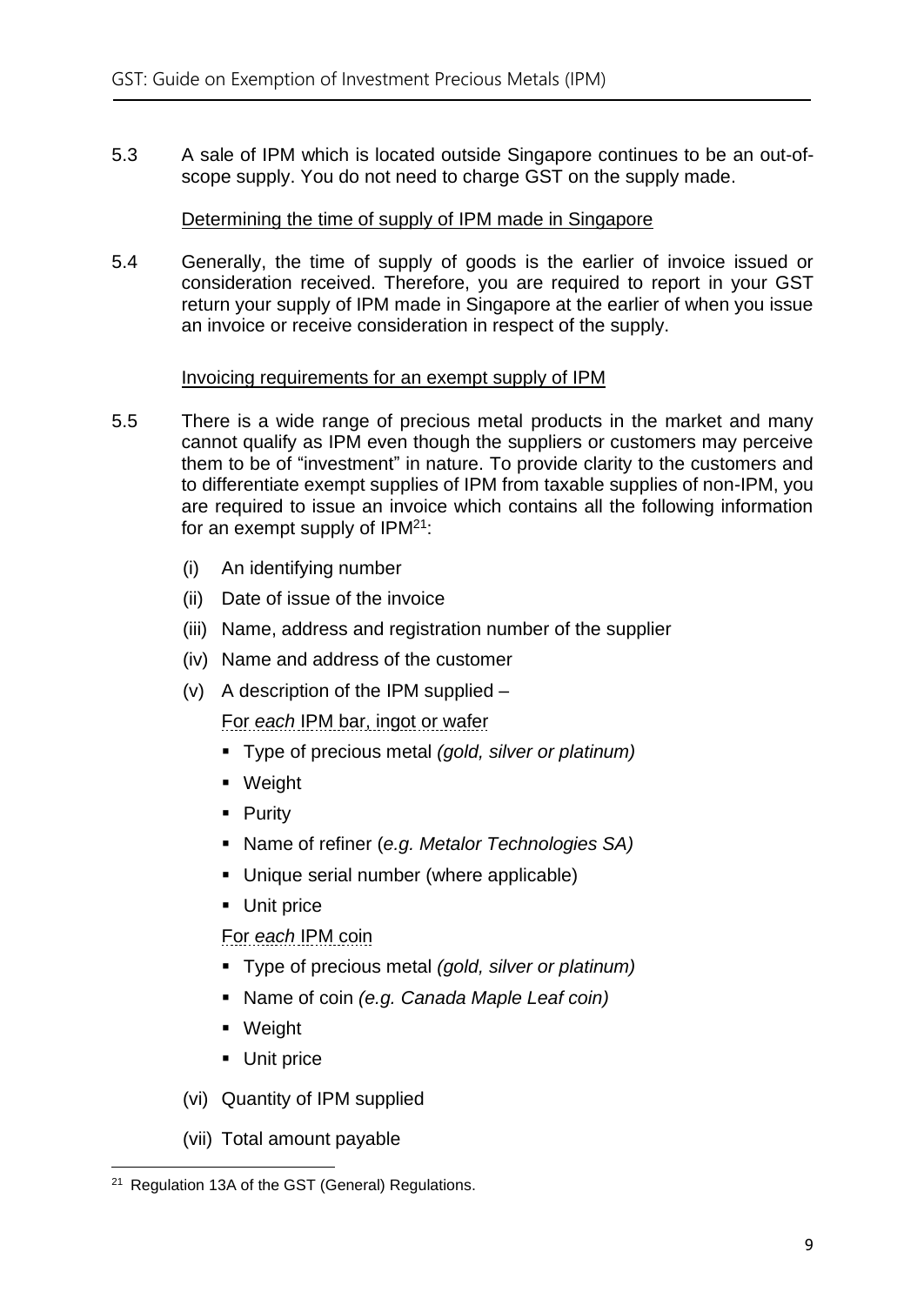5.6 The invoice should be issued within 30 days of the time of supply of IPM. You are required to maintain the invoice to support the exempt supply made. Please refer to Appendix A for a sample invoice of an exempt supply of IPM.

#### <span id="page-12-0"></span>**6 Claiming of Input Tax**

- 6.1 Generally, a GST-registered business can only claim input tax incurred in the course or furtherance of its business to the extent that the input tax is incurred for the making of taxable supplies (i.e. standard-rated and zero-rated supplies). The input tax incurred for the making of exempt supplies is not claimable. If the input tax is incurred for the overall operation of the business (e.g. office rental and utilities) or incurred for the making of both taxable and exempt supplies, only a portion of the input tax is claimable and this is calculated based on the percentage of taxable supplies over total supplies.
- 6.2 Therefore, if you make both taxable supplies (e.g. sale of non-IPM or export of IPM) and exempt supplies of local sale of IPM, you will need to attribute and apportion the input tax claim like other partially exempt businesses. However, an exception to this requirement is when you satisfy the De Minimis Rule<sup>22</sup>. Please refer to the GST e-Tax Guide "GST: Partial Exemption and Input Tax Recovery" <sup>23</sup> for detailed information on De Minimis Rule, apportionment and attribution of input tax and performance of longer period adjustments.
- 6.3 Based on the normal input tax claiming rules outlined in paragraphs 6.1 and 6.2, you are required to attribute and apportion the input tax claim of your business as follows:

| No. | Input tax                                                                                                                                                                                                                                                       | Whether or not the input tax is<br>claimable                                                                                                                                                                         |
|-----|-----------------------------------------------------------------------------------------------------------------------------------------------------------------------------------------------------------------------------------------------------------------|----------------------------------------------------------------------------------------------------------------------------------------------------------------------------------------------------------------------|
|     | Input tax on purchases (including You will not incur any GST on<br>applicable imported services with<br>effect from 1 Jan 2020) that are   IPM since these are GST-exempt.<br>used or to be used exclusively to<br>make a local sale of IPM (exempt<br>supply). | imports and local purchases of<br>However, you may incur input tax<br>on other expenses (e.g. local<br>storage fee) that is used to make<br>the local sale of IPM. Such input<br>tax is directly attributable to the |

 $22$  If the value of the total exempt supplies in a GST accounting period is:

<sup>■</sup> less than or equal to an average of \$40,000 a month; and

<sup>■</sup> less than or equal to 5% of the total supplies made in that GST accounting period,

you can claim all input tax incurred in the course or furtherance of your business for that GST accounting period, including input tax that is directly attributable to exempt supplies.

<sup>&</sup>lt;sup>23</sup> The e-Tax Guide "GST: Partial Exemption and Input Tax Recovery" can be found at www.iras.gov.sg > Quick links > e-Tax Guides.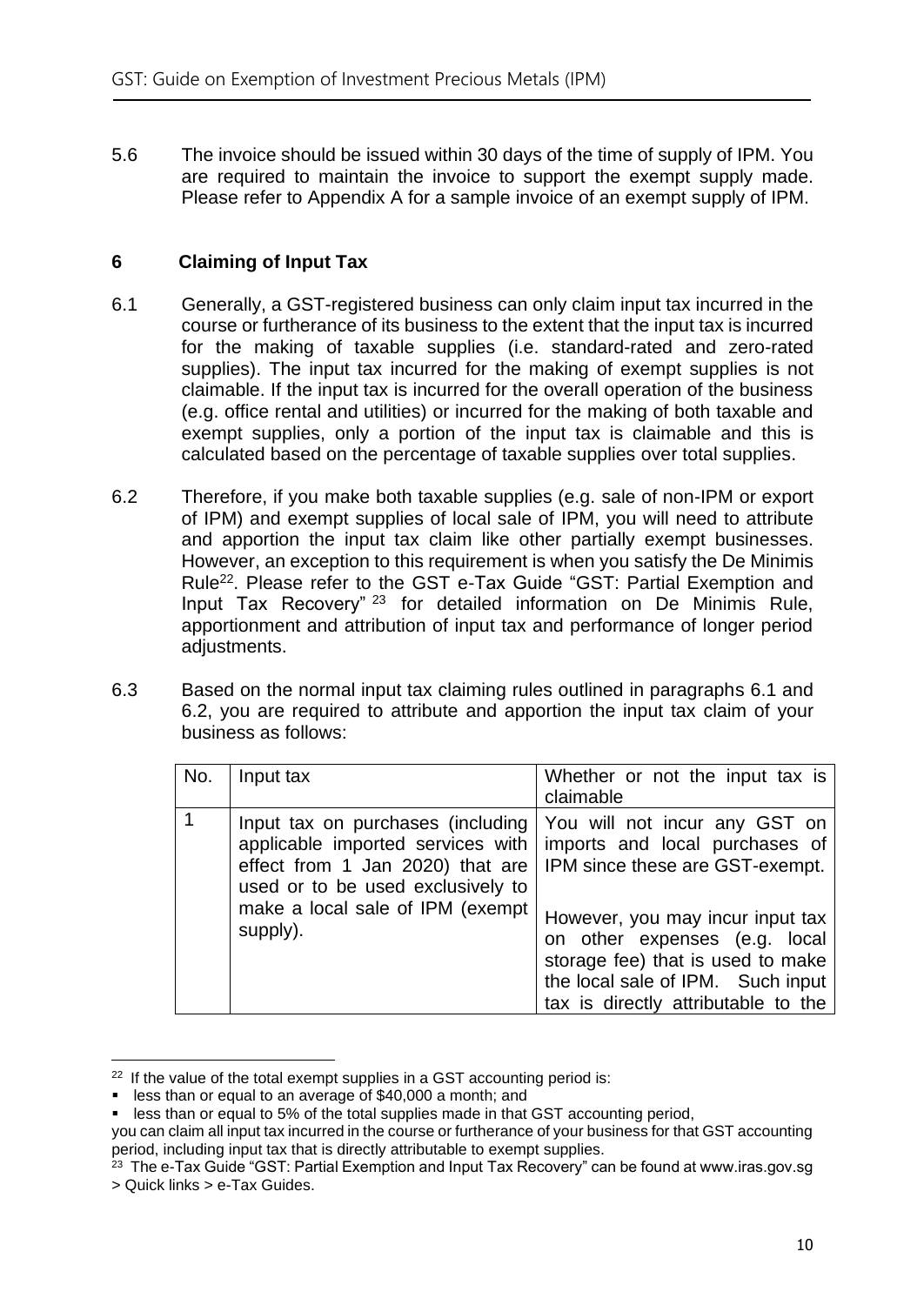| Input tax                                                                                                                                                                                                                                                                                      | Whether or not the input tax is<br>claimable                                                                                                                                                                            |
|------------------------------------------------------------------------------------------------------------------------------------------------------------------------------------------------------------------------------------------------------------------------------------------------|-------------------------------------------------------------------------------------------------------------------------------------------------------------------------------------------------------------------------|
|                                                                                                                                                                                                                                                                                                | making of an exempt supply and is<br>not claimable.                                                                                                                                                                     |
| Input tax on purchases that are<br>used or to be used exclusively to<br>make:                                                                                                                                                                                                                  | Such<br>input tax is<br>directly<br>attributable to the making of a<br>taxable supply and is claimable <sup>24</sup> .                                                                                                  |
| (i) an export sale of IPM or non-<br>IPM (zero-rated supply); or                                                                                                                                                                                                                               |                                                                                                                                                                                                                         |
| (ii) a local sale of non-IPM (taxable<br>supply)                                                                                                                                                                                                                                               |                                                                                                                                                                                                                         |
| Residual input tax incurred for:<br>(i) the overall operation of the<br>business (e.g. office rental,<br>utilities and imported<br>$\mathsf{I}$<br>services); or<br>(ii) the making of both taxable and<br>exempt supplies (e.g. local<br>transportation for transporting<br>IPM and non-IPM). | Only a portion of the input tax that<br>is attributed to the making of<br>taxable supplies is claimable and<br>this is calculated based on the<br>percentage of taxable supplies<br>over total supplies <sup>25</sup> . |
|                                                                                                                                                                                                                                                                                                |                                                                                                                                                                                                                         |

6.4 In addition to the above, if you purchase materials (e.g. scrap gold and other non-IPM) and deliver them to a LBMA or LPPM accredited refiner for refining into IPM under the toll refining model<sup>26</sup>, you cannot claim the GST incurred on the purchase of those materials if the GST is attributable to the making of exempt supplies of IPM in Singapore or out-of-scope supplies of IPM overseas which would be exempt supplies if made in Singapore.

<sup>&</sup>lt;sup>24</sup> If you are a RC Business, you are not required to account for GST on imported services that are directly attributable to taxable supplies (unless you are prescribed a fixed input tax recovery rate or on special input tax recovery formula to be applied on all input tax claims). Therefore, you will not incur any GST on such imported services.

<sup>&</sup>lt;sup>25</sup> For the purpose of computing the residual input tax claimable, the value of relevant supplies received from your supplier that are subject to customer accounting and imported services that are subject to reverse charge should not be included in both the numerator and denominator of the input tax recovery formula.

<sup>&</sup>lt;sup>26</sup> Under the toll refining model, the refiner is merely providing refining services to its customers in return for a fee and would not take ownership of their materials or IPM produced. There is no sale of materials by the customer to the refiner under this model.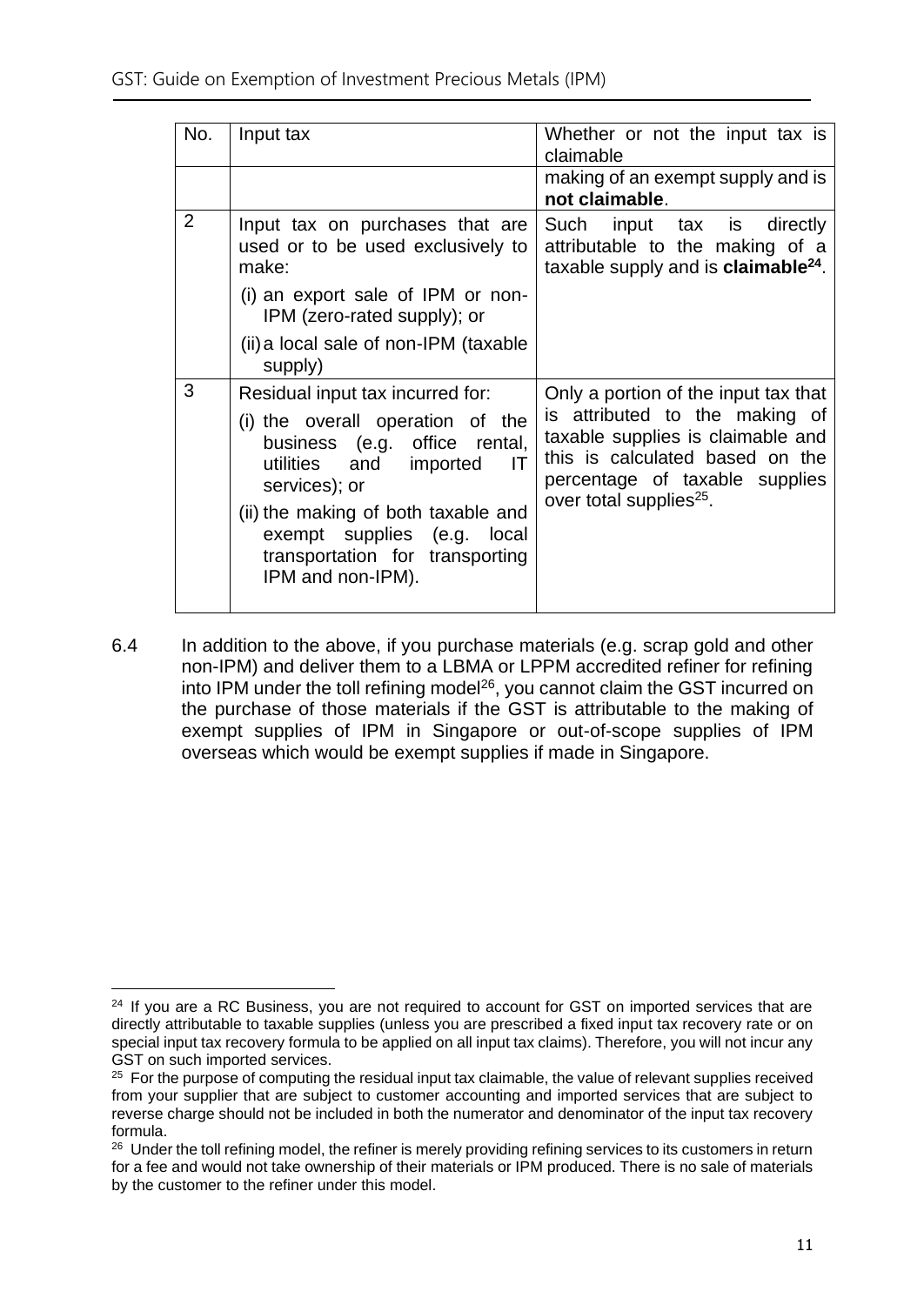#### *Example 1*

Company A (GST-registered) purchases materials from Company B (GSTregistered). A exports the materials to Refiner C (a LBMA accredited refiner situated overseas) for refinement into IPM under the toll refining model. C refines the materials into IPM and is required to return the IPM to A. C charges A a refining fee for its refining services.

A sells some of the refined IPM to customers located overseas and in Singapore and instructs C to deliver the IPM to its customers respectively on its behalf (Please see diagrammatic illustration of the arrangement below).



6.5 Please refer to Appendix B for an illustration on the attribution and apportionment of input tax for a business that is trading in both IPM and non-IPM and consolidating materials for refinement into IPM and non-IPM.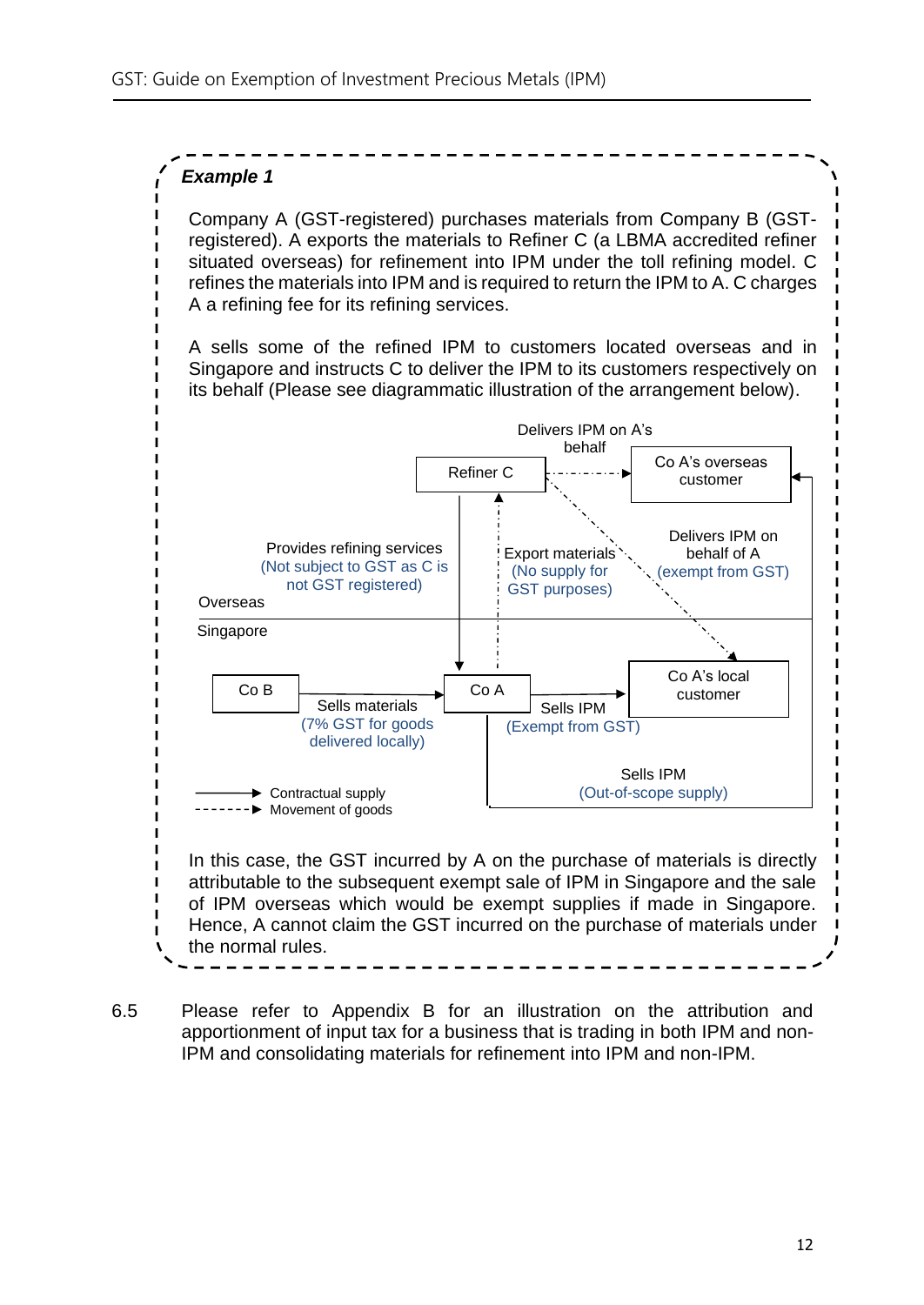Special input tax claim rules under the Approved Refiner and Consolidator Scheme

- 6.6 If you are a refiner of IPM or a consolidator<sup>27</sup> that makes exempt supplies of IPM, you may wish to apply for the Approved Refiner and Consolidator Scheme ("ARCS"). Under the scheme, you can enjoy GST suspension on the importation of materials for refining into IPM, as well as claim input tax incurred to make the first sale of newly-refined IPM. Such input tax is not claimable under the normal rules described in paragraphs 6.1 and 6.2.
- 6.7 Approved Refiners under the ARCS are allowed to recover all the input tax incurred in the course or furtherance of their business pursuant to Regulation 46A(16) of the GST (General) Regulations, notwithstanding that they are partially-exempt businesses. Therefore, if you are an Approved Refiner, you will not be considered an RC Business<sup>28</sup>.
- 6.8 Please refer to the e-Tax Guide "GST: Approved Refiner and Consolidator Scheme (ARCS)<sup>"29</sup> for details on the eligibility requirements and input tax claim rules for approved persons.

#### <span id="page-15-0"></span>**7 Other scenarios of investment precious metals supplied or deemed supplied**

#### Sale of IPM or non-IPM in return for non-monetary consideration

- 7.1 You may receive a payment for a supply of IPM or non-IPM in non-monetary forms. For example, your customer makes payment to you for IPM supplied to him by crediting your loco London gold account<sup>30</sup>. For GST purposes, there are two separate supplies made:
	- (1) A supply of IPM by you; and
	- (2) A supply of loco London gold by the counter-party, i.e. the customer.

The value of the supply of IPM and the value of the supply of loco London gold will be their respective open market values.

<sup>&</sup>lt;sup>27</sup> Consolidators are businesses that consolidate or aggregate materials containing precious metals for supply or delivery to refiners for the purpose of refining into IPM.

<sup>&</sup>lt;sup>28</sup> Partially-exempt businesses that are entitled to apply a provision in the GST legislation that grants them the right to claim their input tax in full even if they fail the De Minimis Rule, will not be subject to reverse charge. For more information, please refer to the e-Tax Guide ["GST: Taxing imported services](https://www.iras.gov.sg/irashome/uploadedFiles/IRASHome/e-Tax_Guides/GST%20Taxing%20imported%20services%20by%20way%20of%20reverse%20charge%20(2nd%20Edition).pdf)  [by way of reverse charge"](https://www.iras.gov.sg/irashome/uploadedFiles/IRASHome/e-Tax_Guides/GST%20Taxing%20imported%20services%20by%20way%20of%20reverse%20charge%20(2nd%20Edition).pdf).

 $29$  The e-Tax Guide "GST: Approved Refiner and Consolidator Scheme (ARCS)" can be located at www.iras.gov.sg > Quick links > e-Tax Guides.

<sup>&</sup>lt;sup>30</sup> A gold account held with individual London trading houses. A credit balance on a loco London gold account represents a holding of gold.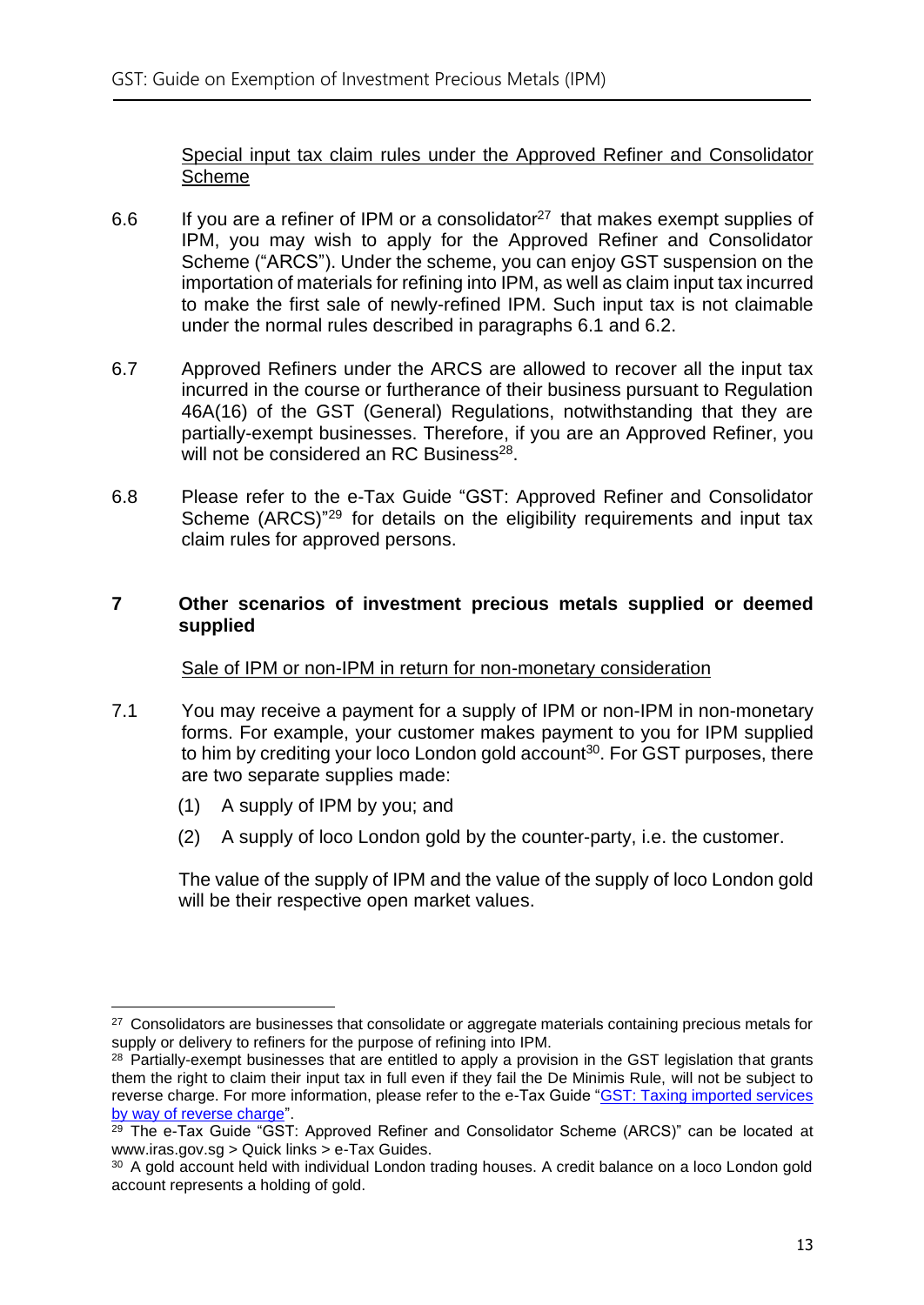#### *Example 2*

Company A (GST-registered) sells non-IPM, e.g. scrap gold to Consolidator B (GST-registered). B makes payment for the scrap gold by crediting A's loco London gold account.

In this case, A is making a taxable supply of scrap gold. It is required to charge and account for GST at 7% on the supply based on the open market value of the scrap gold supplied.

B is also making a supply of loco London gold to A. The supply of loco London gold without any physical delivery would qualify as an exempt supply under paragraph 1(n) of Part I of the Fourth Schedule to the GST Act<sup>31</sup>. B is required to report the exempt supply made based on the open market value of the loco London gold supplied.

- 7.2 You may also trade in IPM for non-IPM (e.g. jewellery) from a jeweller, or vice versa. For GST purposes, such transaction will be treated as two separate supplies:
	- a) A supply of IPM by you; and
	- b) A supply of non-IPM by the jeweller.

You need not charge GST on a) since the supply of IPM is an exempt supply. On the other hand, the supply in b) by the jeweller is a taxable supply. The jeweller is required to charge and account for GST on the open market value of the non-IPM.

#### IPM given away free

7.3 A supply of goods is deemed to be made by you when you transfer or dispose of goods forming part of your business assets for which input tax had been allowed to you previously, even if you do not receive consideration for the transfer or disposal of the goods<sup>32</sup>. Hence, when an IPM forming part of your business assets is given away free, you are deemed to be making a supply of IPM if you have been allowed the input tax on the purchase of the IPM or any goods you used to produce the IPM (e.g. materials). However, as a local supply of IPM is exempt from GST, you do not need to account for output tax on the IPM given away free in Singapore.

<sup>&</sup>lt;sup>31</sup> Paragraph 1(n) of Part I of the Fourth Schedule to the GST Act exempts the provision or assignment of any option or contract for the sale of any unallocated commodity which does not lead to a delivery of the commodity from the seller to the buyer.

<sup>&</sup>lt;sup>32</sup> Paragraph 5(1) of the Second Schedule to the GST Act.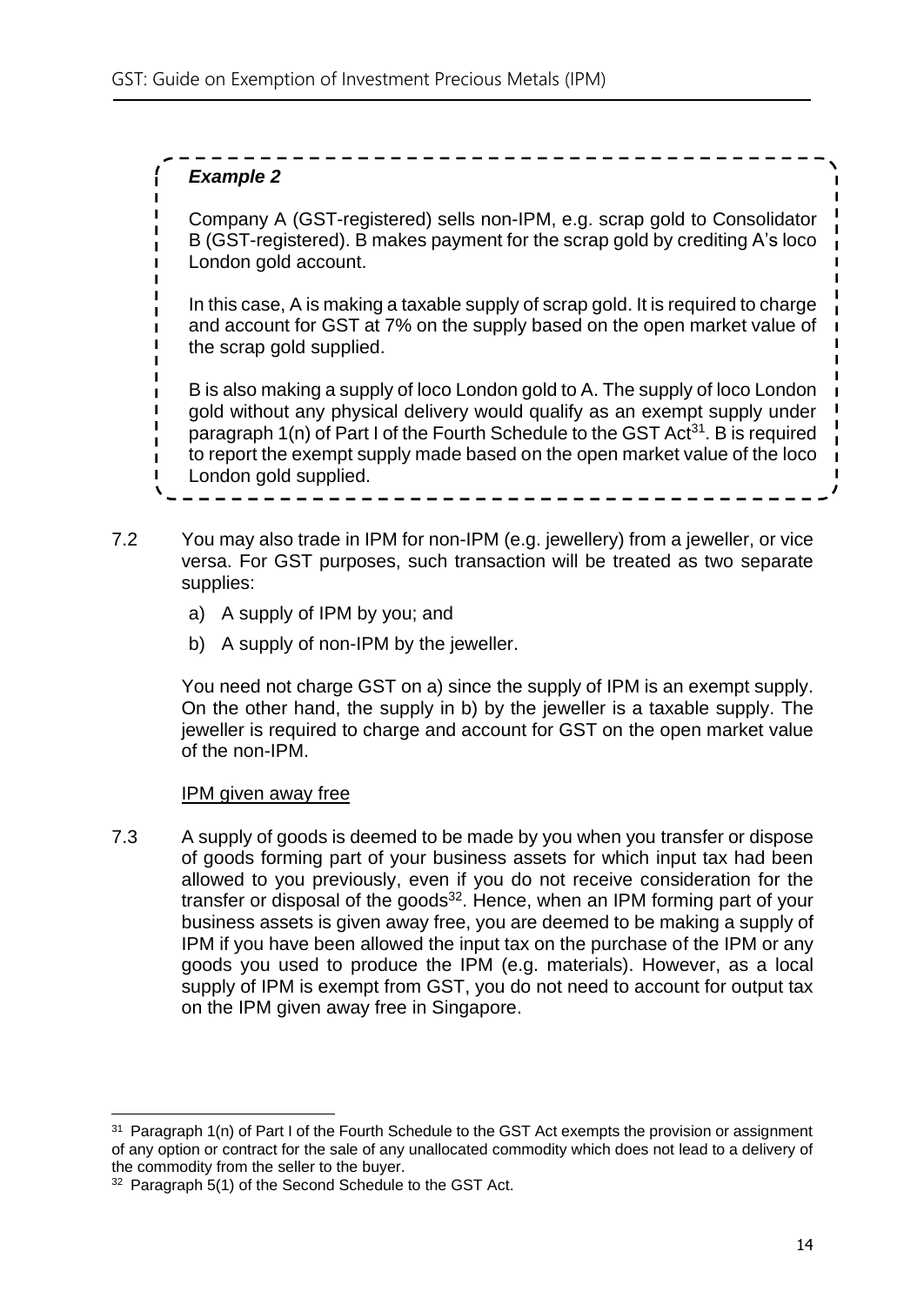7.4 You should report the deemed supply of IPM given away free in Singapore based on its open market value in Box 3 "Total value of exempt supplies" in your GST F5 return.

#### IPM assets held at the time of GST de-registration

- 7.5 In the event you cancel your GST registration, any goods forming part of your business assets held on the last day of GST registration, is deemed to be supplied by you<sup>33</sup>. However, you are not required to account for output tax on the deemed supply if the value of the supply is less than or equal to \$10,000. For the purpose of determining if the value of the deemed supply has crossed the \$10,000 threshold, you do not need to include the value of IPM assets.
- 7.6 In the event the value of the deemed supply exceeds \$10,000, you only need to account for output tax on the taxable assets (excluding IPM) held on the last day of your GST registration for which input tax had been previously allowed to you.

#### <span id="page-17-0"></span>**8 GST reporting for the importation, purchase and supply of IPM**

- 8.1 You are required to report the exempt supply of IPM and exports of IPM in Box 3 "Total value of exempt supplies" and Box 2 "Total value of zero-rated supplies" respectively in your GST F5 return.
- 8.2 You do not need to report exempt purchases and imports of IPM in your GST return. However, you should still maintain relevant documents (e.g. import permit, purchase order, invoice, delivery note) to support such purchases.

#### <span id="page-17-1"></span>**9 Contact Information**

- 9.1 For enquiries on this e-Tax Guide, please contact the Goods and Services Tax Division at [www.iras.gov.sg](http://www.iras.gov.sg/) (select "Contact Us").
- 9.2 If you wish to enquire about permits declaration matters for importation of IPM, please contact:

**Singapore Customs** 55 Newton Road Singapore 307987 Website: www.customs.gov.sg Tel: (+65) 6355 2000

<sup>&</sup>lt;sup>33</sup> Paragraph 7(1) of the Second Schedule to the GST Act.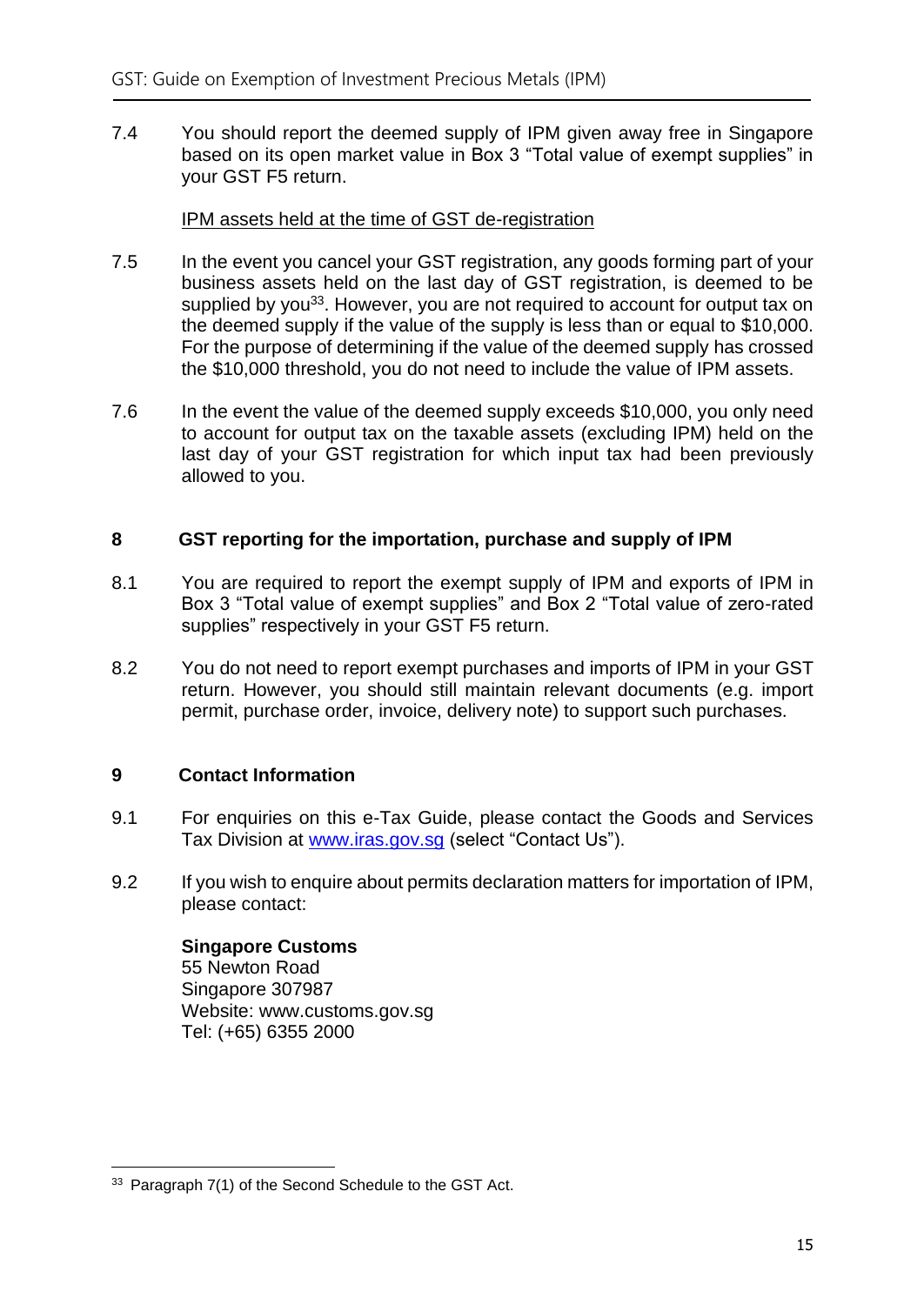## <span id="page-18-0"></span>**10 Updates and Amendments**

|   | Date of<br>amendment | <b>Amendments made</b>                                                                                                                                                                          |  |
|---|----------------------|-------------------------------------------------------------------------------------------------------------------------------------------------------------------------------------------------|--|
| 1 | 1 Apr 2013           | (i) Editorial amendments made to paragraphs 2.6,<br>4.7, 4.8, 6.8 and 7.4                                                                                                                       |  |
|   |                      | (ii) Revised paragraphs $4.2(b)$ (iii), $4.2(c)$ , $4.2(d)$ and<br>6.7(v)                                                                                                                       |  |
|   |                      | (iii) Inserted paragraphs $4.7(a)(x)$ , $4.7(b)(ix)$ , 5.4, 7.4,<br>Example 1 and Appendix A                                                                                                    |  |
|   |                      | (iv) Renumbered Example 1 to Example 2 and<br>Appendix A to Appendix B                                                                                                                          |  |
|   |                      | $(v)$ Inserted footnote at paragraphs 4.1, 4.2, 4.7,<br>$4.7(a)(x)$ , $4.7(b)(ix)$ , 5.1, 5.4, 6.7 and 7.4                                                                                      |  |
| 2 | 4 Nov 2013           | (i) Editorial amendments made to paragraph 4.5 and<br>footnote 6                                                                                                                                |  |
| 3 | 1 Sep 2016           | (i) Amended paragraphs $4.2$ (d), $4.5$ and $4.8$                                                                                                                                               |  |
|   |                      | (ii) Inserted qualifying IPM coins in paragraph 4.7                                                                                                                                             |  |
| 4 | 3 Jul 2017           | (i) Amended footnotes 12, 13 and 18                                                                                                                                                             |  |
| 5 | 22 May 2018          | (i) Inserted qualifying IPM coins in paragraph 4.7                                                                                                                                              |  |
|   |                      | (ii) Amended footnotes 11 to 13 and 15                                                                                                                                                          |  |
|   |                      | (iii) Inserted footnotes 14, 19 and 21                                                                                                                                                          |  |
|   |                      | (iv) Amended paragraph 10.1 on contact information                                                                                                                                              |  |
| 6 | 18 Jan 2019          | (i) Editorial amendments made to paragraphs 1.1,<br>2.1, 2.5, 3.1, 5.1, 5.2, 5.4, 6.2, 6.3, 6.4, 7.2 and<br>Appendix A and B to remove contents no longer<br>relevant due to statutory time bar |  |
|   |                      | (ii) Editorial amendments made to paragraphs 3.2,<br>3.4 and 3.5 to update the name and contact details<br>of International Enterprise Singapore (now known<br>as Enterprise Singapore)         |  |
|   |                      | (iii) Amended footnote 4 on website link                                                                                                                                                        |  |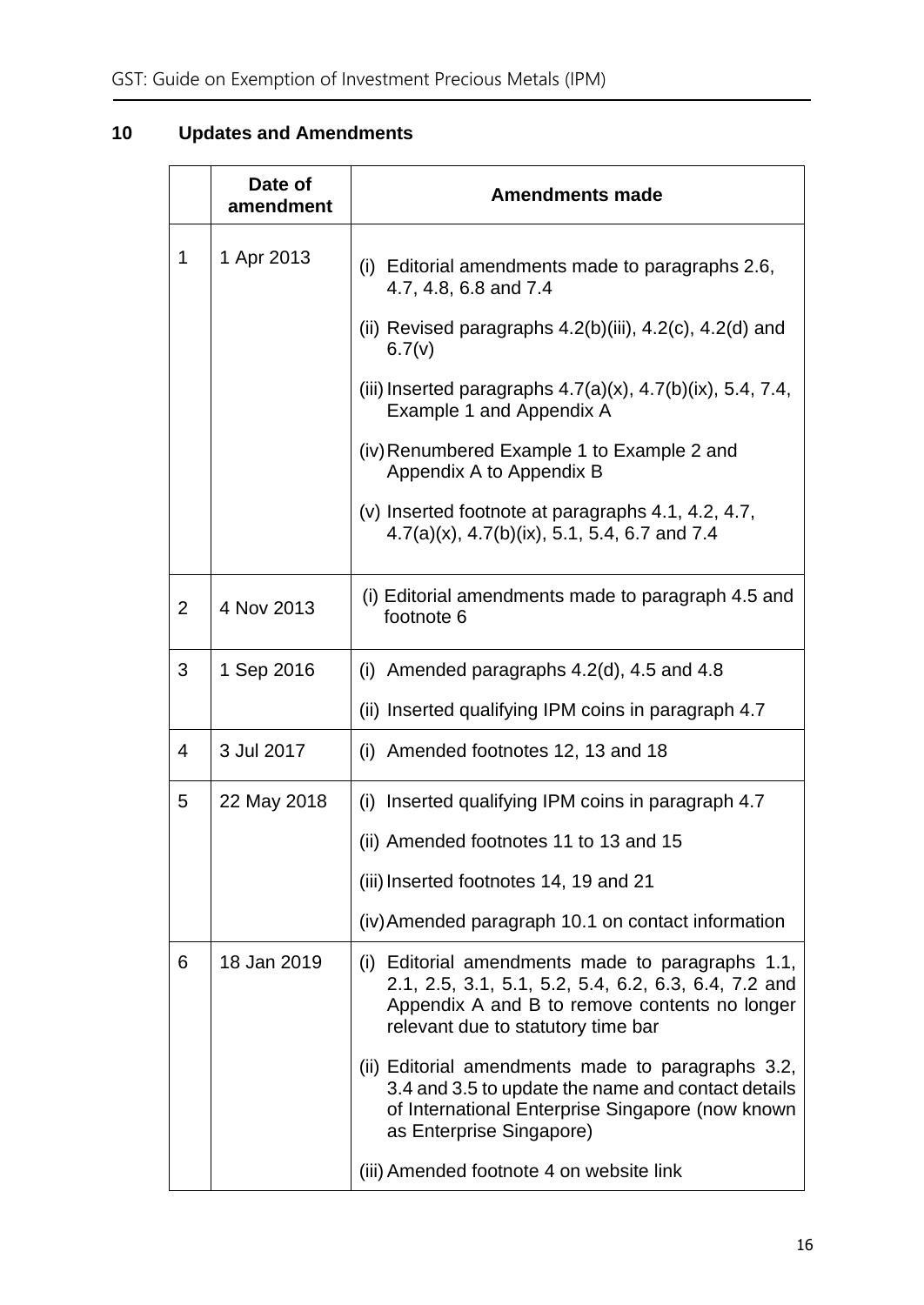|                 | Date of<br>amendment | <b>Amendments made</b>                                                                                                                                                     |  |
|-----------------|----------------------|----------------------------------------------------------------------------------------------------------------------------------------------------------------------------|--|
|                 |                      | (iv) Inserted qualifying IPM coins in paragraph 3.7                                                                                                                        |  |
| $\overline{7}$  | 27 Mar 2019          | (i) Amended footnote 13 to insert a new qualifying<br><b>IPM</b> coin                                                                                                      |  |
| 8               | 30 Aug 2019          | (i) Inserted qualifying IPM coins in paragraph 3.7                                                                                                                         |  |
|                 |                      | (ii) Amended footnotes 15, 23 and 26                                                                                                                                       |  |
|                 |                      | (iii) Editorial amendments                                                                                                                                                 |  |
| 9               | 24 Sep 2019          | (i) Inserted paragraphs 2.6, 2.7 and footnote 2 to<br>explain the input tax recovery rules applicable to<br>Reverse Charge ("RC") Businesses.                              |  |
|                 |                      | (ii) Amended table under paragraph 6.3 and inserted<br>footnotes 35-36 to explain input tax attribution and<br>apportionment rules applicable to RC businesses.            |  |
|                 |                      | (iii) Inserted paragraph 6.7 and footnote 39 to explain<br>that RC is not applicable for approved refiners.                                                                |  |
|                 |                      | (iv) Amended Illustration under Appendix B and<br>footnotes 46 - 47 to include transactions that are<br>subject to GST under the RC regime with effect<br>from 1 Jan 2020. |  |
| 10 <sup>°</sup> | 8 Nov 2019           | (i) Amended footnotes 16, 24 and 27 to update the<br>list of coins issued                                                                                                  |  |
| 11              | 27 Apr 2020          | (i) Inserted paragraph 3.6 on examples of common<br>qualifying bars, ingots or wafers                                                                                      |  |
|                 |                      | (ii) Amended footnotes 14, 16, 24 and 27 to update<br>the list of coins issued                                                                                             |  |
| 12              | 15 Oct 2020          | (i) Amended footnotes 16, 24 and 27 to update the<br>list of coins issued                                                                                                  |  |
| 13              | 3 Aug 2021           | (i) Amended paragraph 3.8 to update the list of IPM<br>coins                                                                                                               |  |
|                 |                      | (ii) Added Appendix $C -$ Coins in prescribed IPM coin<br>series                                                                                                           |  |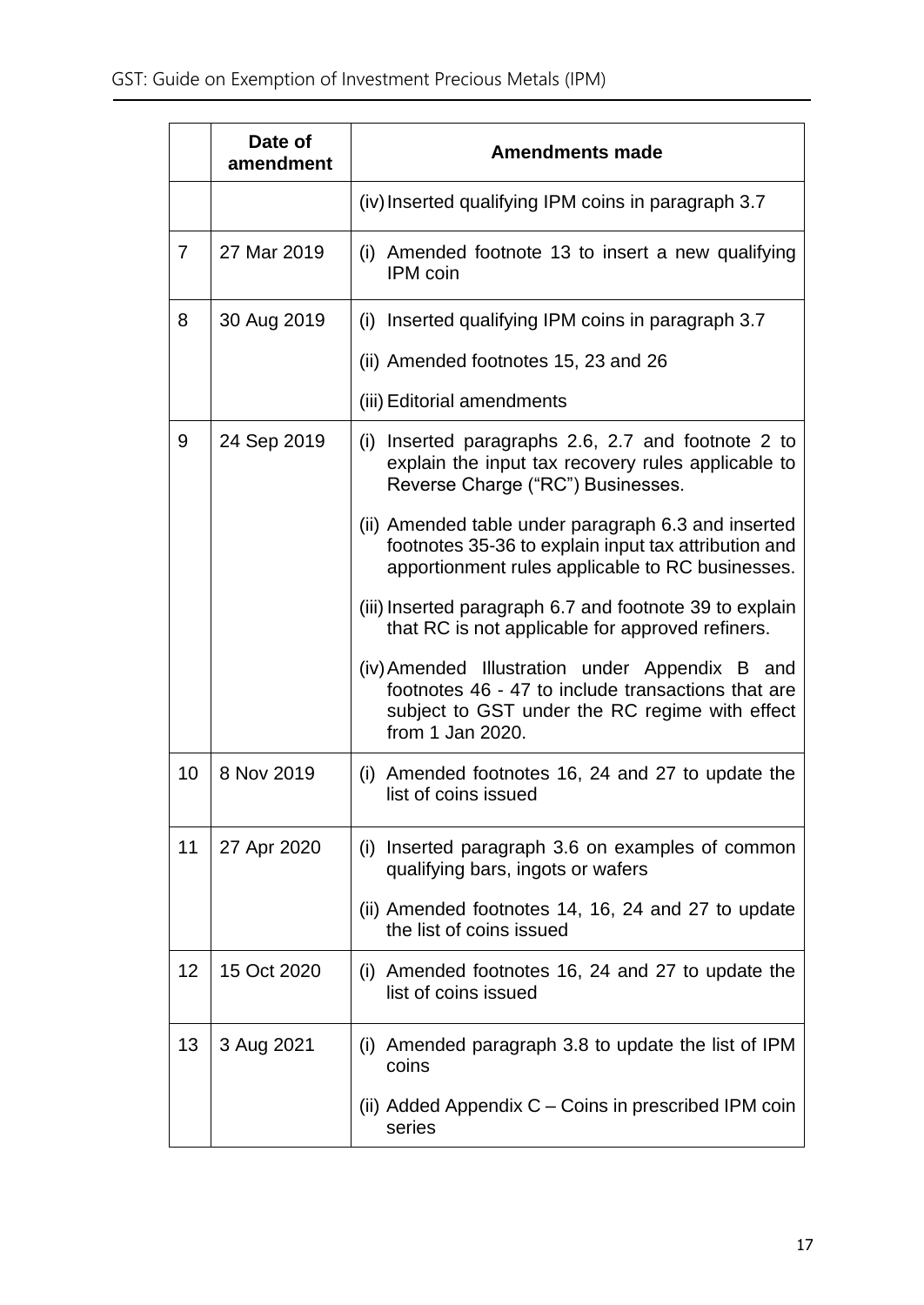| <b>ABC Bullion Pte Ltd</b><br>No. 1 Raffles Quay<br>Singapore 123456<br>GST Reg No: M2-0123456-7<br>www.abc-bullion.com.sg<br>Tel: 6987 6543 Fax: 6987 6541 |                                                                                                                                                |                |                                |             |  |  |
|-------------------------------------------------------------------------------------------------------------------------------------------------------------|------------------------------------------------------------------------------------------------------------------------------------------------|----------------|--------------------------------|-------------|--|--|
|                                                                                                                                                             |                                                                                                                                                | <b>Invoice</b> |                                |             |  |  |
|                                                                                                                                                             | Name and address of customer:<br>Invoice No<br>:090001<br>G & S Trading Pte Ltd<br>: 1/10/2018<br>Date<br>100 Thomson Road<br>Singapore 888888 |                |                                |             |  |  |
| No.                                                                                                                                                         | <b>Item Description</b>                                                                                                                        | Quantity       | <b>Unit Price</b>              | Amount      |  |  |
| $\overline{1}$                                                                                                                                              | 999.9 Gold Bar<br>1,000 gram<br>Refiner - PAMP SA<br>Unique Serial No: A333333                                                                 | 1 pc           | \$70.00<br>per gram            | \$70,000.00 |  |  |
| $\overline{2}$                                                                                                                                              | Canada Maple Leaf<br>One Ounce Gold Coin                                                                                                       | 2 pcs          | \$1727.78                      | \$3,455.56  |  |  |
|                                                                                                                                                             |                                                                                                                                                |                | Sub Total                      | \$73,455.56 |  |  |
|                                                                                                                                                             |                                                                                                                                                |                | Exempt from<br><b>GST</b>      | \$0.00      |  |  |
|                                                                                                                                                             |                                                                                                                                                |                | <b>Total Amount</b><br>Payable | \$73,455.56 |  |  |
|                                                                                                                                                             |                                                                                                                                                |                |                                |             |  |  |

## <span id="page-20-0"></span>**Appendix A – Sample invoice to customer for an exempt sale of IPM**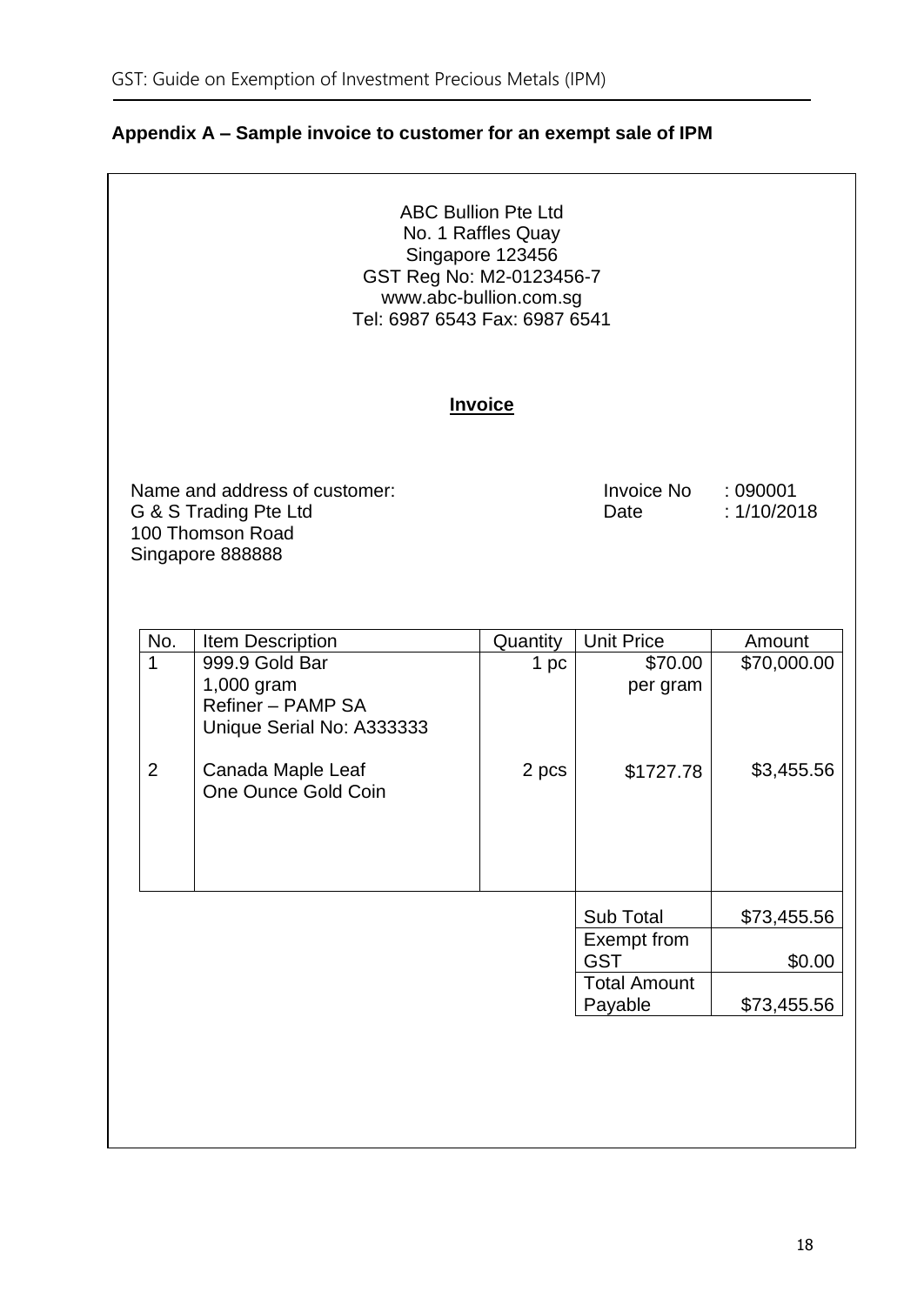#### <span id="page-21-0"></span>**Appendix B – Illustration on the attribution and apportionment of input tax claims**

Bullion Trading Company (Bullion) is in the business of buying and selling precious metals and consolidating materials to be sent to Refiner A for refinement. Bullion trades in both IPM (exempt supplies) and non-IPM (taxable supplies). Refiner A is on the 'Good Delivery' list of LBMA and thus precious metals refined by A qualifies as IPM<sup>34</sup>.

The following taxable supplies, exempt supplies and expenses were made/ incurred by Bullion for the quarter ended 31 Mar 2020. Below is an illustration on the attribution and apportionment of the input tax incurred by Bullion, and computation on the amount of input tax claimable by Bullion.

| <b>Supplies made</b>                                 | <b>Value</b> |
|------------------------------------------------------|--------------|
| Standard-rated supply – Sale of non-IPM in Singapore | \$1,000,000  |
| Zero-rated supply – Export Sale of IPM and non-IPM   | \$2,000,000  |
| Exempt supply – Sale of IPM in Singapore             | 500,000      |
| Total Supplies                                       | \$3,500,000  |

| No. | Purchases*                                                                                                                           | Input tax<br>incurred | <b>Attribution of input tax</b>                                                                                                       |
|-----|--------------------------------------------------------------------------------------------------------------------------------------|-----------------------|---------------------------------------------------------------------------------------------------------------------------------------|
| (A) | Purchase \$800,000 worth of non-<br><b>IPM</b> for sale                                                                              | \$56,000              | Directly attributable to the<br>making of taxable supplies<br>(i.e. standard-rated and<br>zero-rated supplies) -<br>claimable in full |
| (B) | Purchase/Importation of IPM<br>(exempt)                                                                                              | No GST                | Not applicable                                                                                                                        |
| (C) | Refining fee of \$50,000 and<br>materials of \$200,000 incurred for<br>refinement of materials into IPM<br>for subsequent local sale | \$17,500              | Directly attributable to the<br>making of exempt supplies<br>- not claimable                                                          |
| (D) | Local transportation costs of<br>\$10,000 incurred for transporting<br>IPM for sale locally                                          | \$700                 | Directly attributable to the<br>making of exempt supplies<br>- not claimable                                                          |
| (E) | Brokerage/ introductory fee<br>charged by an overseas broker<br>pertaining to the local sale of IPM                                  | \$20035               | Directly attributable to the<br>making of exempt supplies<br>- not claimable                                                          |
| (F) | Local storage costs of \$20,000<br>incurred for storing of IPM for<br>export                                                         | \$1,400               | Directly attributable to the<br>making of taxable supplies<br>- claimable in full                                                     |
| (G) | Local transportation costs of<br>\$10,000 incurred for sale of IPM<br>and non-IPM                                                    | \$700                 | Residual input tax -<br>subject to apportionment                                                                                      |

 $34$  The precious metals also meet the minimum purity content requirement of IPM.

<sup>&</sup>lt;sup>35</sup> If Bullion is a RC Business, Bullion is required to apply reverse charge and account for GST on the brokerage/ introductory fee. This is because had the service been supplied by a taxable broker in Singapore, it would not qualify for zero-rating. For GST reporting requirements on reverse charge, please refer to the e-Tax Guide "GST: Taxing imported services by way of reverse charge".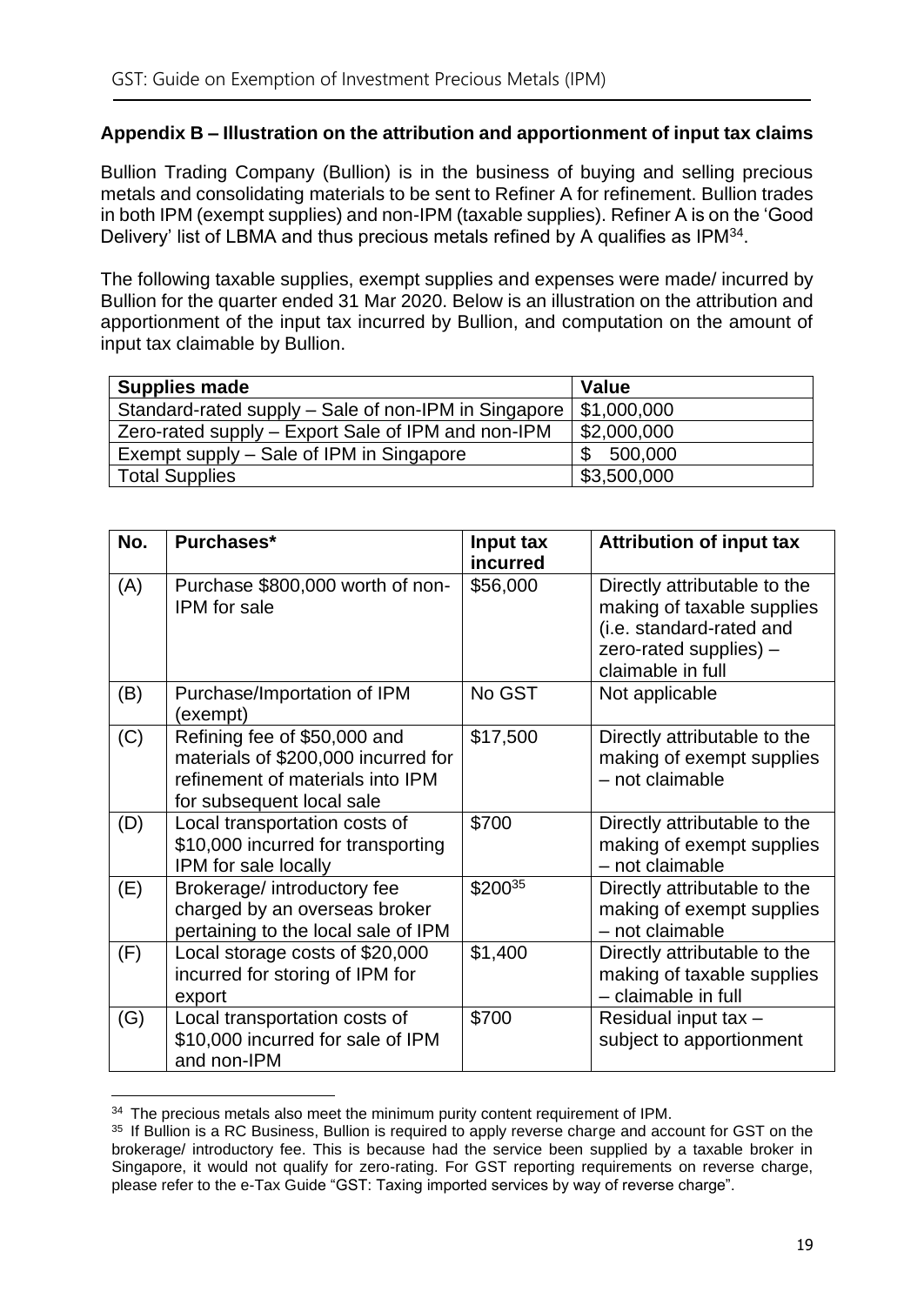| No.         | Purchases*                                               | Input tax<br>incurred | <b>Attribution of input tax</b>                    |
|-------------|----------------------------------------------------------|-----------------------|----------------------------------------------------|
| (H)         | Rental for office space of<br>\$500,000                  | \$35,000              | Residual input tax $-$<br>subject to apportionment |
| $\vert$ (I) | Procured IT system from<br>overseas vendor <sup>36</sup> | \$500                 | Residual input tax $-$<br>subject to apportionment |

\*Value of purchases is exclusive of GST.

#### **Input tax directly attributable to the making of taxable supplies:**

 $= (A) + (F)$ 

 $= $56,000 + $1,400$ 

 $= $57,400$ 

#### **Residual input tax attributable to the making of taxable supplies:**

Residual Input Tax x Value of Total Taxable supplies<sup>36</sup>

Value of Total Supplies

 $= \{(G) + (H) + (I)\}\times$  \$3,000,000 \$3,500,000

 $=$  (\$700 + \$35,000 + \$500) x 86%<sup>37</sup>

 $= $31,132$ 

#### **Total amount of input tax claimable**<sup>38</sup>**:**

Input tax directly attributable to taxable supplies + Residual input tax attributable to taxable supplies

 $= $57,400 + $31,132$  $= $88,532$ 

<sup>&</sup>lt;sup>36</sup> If Bullion is a RC Business, Bullion is required to apply reverse charge and account for GST on the IT system as the supply would be subject to GST if provided by a local vendor.

<sup>37</sup> The ratio (\$3,000,000/\$3,500,000) should be rounded off to the nearest whole number, i.e. 86%.

<sup>38</sup> The input tax claims are only allowed provisionally at the end of each prescribed accounting period. Bullion has to perform a Longer Period Adjustment in respect of the input tax that he has claimed during the longer period. For detailed information on the performance of Longer Period Adjustments, please refer to the e-Tax Guide "GST: Partial Exemption and Input Tax Recovery" (www.iras.gov.sg > Quick links > e-Tax Guides).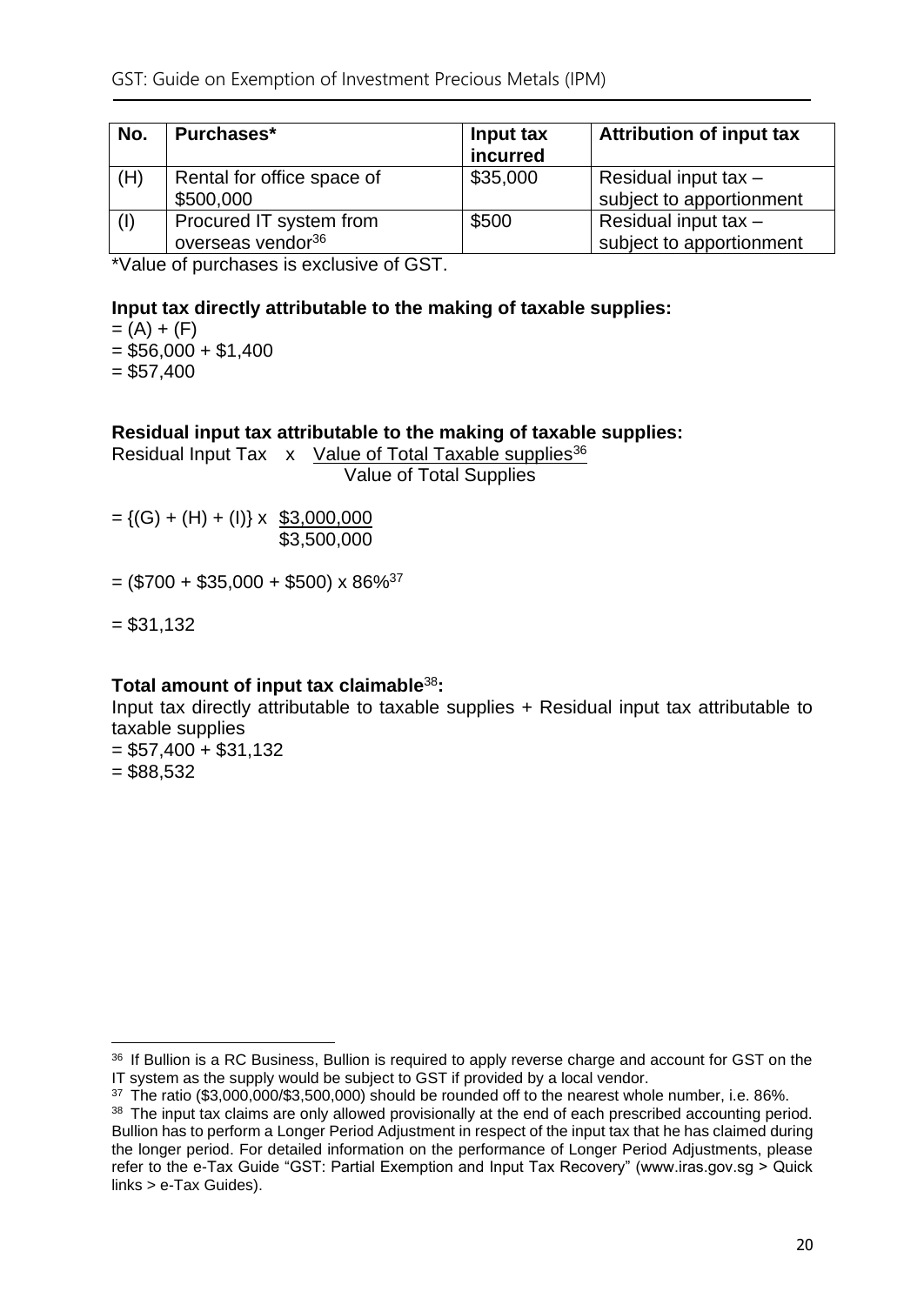#### <span id="page-23-0"></span>**Appendix C – Coins in the prescribed IPM coin series**

#### Qualifying **gold** coin series

- Canada Call of the Wild series consists of the following coins:
	- (i) 2014 Howling Wolf (GST exempt from 1 Sep 2016)
	- (ii) 2015 Growling Cougar (GST exempt from 1 Sep 2016)
	- (iii) 2016 Roaring Grizzly (GST exempt from 1 Sep 2016)
	- (iv) 2017 Elk (GST exempt from 9 Jul 2017)
	- (v) 2018 Golden Eagle (GST exempt from 23 May 2018)
	- (vi) 2019 Moose (GST exempt from 1 Feb 2019)
	- (vii) 2020 Bobcat (GST exempt from date of launch)
- United Kingdom The Queen's Beasts series consists of the following coins:
	- (i) Lion of England
	- (ii) Griffin of Edward III
	- (iii) Red Dragon of Wales
	- (iv) Unicorn of Scotland
	- (v) Black Bull of Clarence
	- (vi) Falcon of the Plantagenets
	- (vii) Yale of Beaufort
	- (viii) White Lion of Mortimer
	- (ix) White Horse of Hanover
	- (x) White Greyhound of Richmond
	- (xi) The Queen's Beasts

#### Qualifying **silver** coin series

- Canada Wildlife series consists of the following coins:
	- (i) 2011 Silver Timber Wolf
	- (ii) 2011 Silver Grizzly
	- (iii) 2012 Silver Cougar
	- (iv) 2012 Silver Moose
	- (v) 2013 Silver Pronghorn Antelope
	- (vi) 2013 Silver Wood Bison
- Canada Birds of Prey series consists of the following coins:
	- (i) 2014 Peregrine Falcon
	- (ii) 2014 Bald Eagle
	- (iii) 2015 Red-tailed Hawk
	- (iv) 2015 Great Horned Owl
- United Kingdom The Queen's Beasts series consists of the following coins:
	- (i) Lion of England
	- (ii) Griffin of Edward III
	- (iii) Red Dragon of Wales
	- (iv) Unicorn of Scotland
	- (v) Black Bull of Clarence
	- (vi) Falcon of the Plantagenets